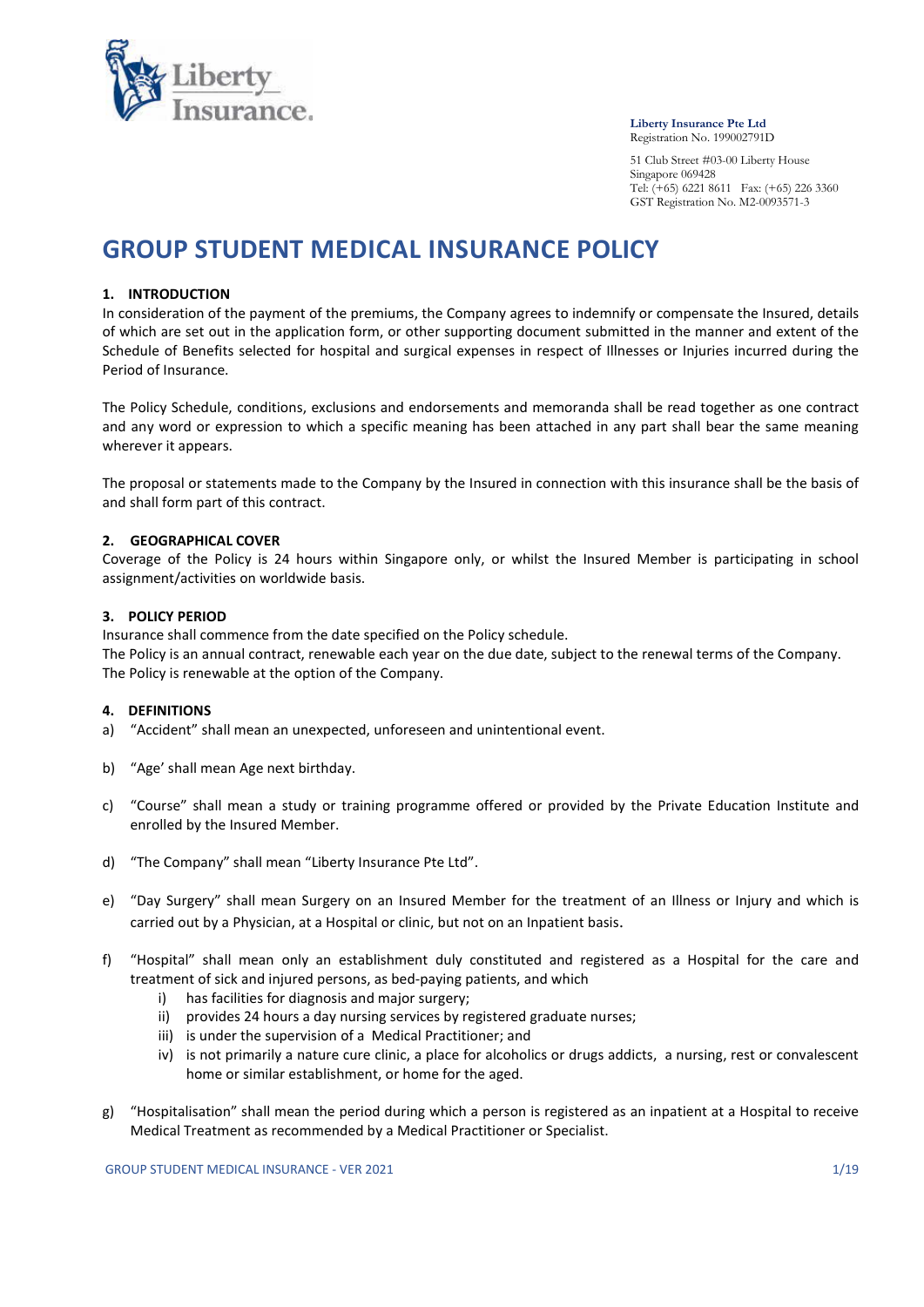

- h) "Overseas Hospitalisation" shall mean Hospitalisation outside of Singapore and which must be the result of Illness or Injury suffered by the Insured Member whilst participating in school related assignments/activities. Subject to Pro-Ration Factor as stated in the Policy Schedule. No benefits will be payable under this Policy if the Insured Member is hospitalised overseas for non-school related assignments/activities.
- i) "Illness" shall mean a physical condition, marked by a pathological deviation from the normal healthy state.
- j) "Injury" shall mean bodily Injury caused solely and directly by an Accident. Except for internal Injury which can only be revealed by an autopsy, the Injury can be seen as a visible contusion or wound on the exterior of the body.
- k) "Insured Member" shall mean a member(s) who is insured under this Policy.
- l) "Insured' shall mean the Policyholder, the owner(s) of the Policy as named in the Policy Schedule.
- m) "International Student" shall mean student who holds a valid student's pass issued by the Immigration and Checkpoints Authority (ICA) bearing the name of the Policyholder. It does not include student who hold other passes issued by the Immigration and Checkpoints Authority (ICA).
- n) "Local Student" shall mean Singapore Citizen / Singapore Permanent Resident student and International student who hold passes other than student's pass.
- o) "Mental Illness" shall mean a psychological or behavioral pattern that is generally associated with distress or disability and which is not considered part of normal development or a person's culture. Assessment must be carried out by psychiatrists or psychologists.
- p) "Medical Practitioner" or "Surgeon" shall mean only a person qualified by degree in western medicine and legally licensed and duly qualified to practice medicine and surgery authorised in the geographical area of his practice.
- q) "Medical Treatment" shall mean any consultation, diagnosis, procedure, treatment, care or other medical services provided by a Medical Practitioner or Specialist.
- r) "Necessary and Reasonable Charges" shall mean the charges incurred for Medical Treatment and imposed by a Hospital or a Medical Practitioner which is appropriate, consistent with the accepted medical standards and could not have been omitted without adversely affecting a person's medical condition. The charges must not exceed the general level of the charges of other Hospitals or Medical Practitioners providing the same Medical Treatment.
- s) "Pre-Existing Illness" shall mean any condition which existed or have developed symptoms or there exist manifestation of Illness or Medical Treatment have been sought on drugs and medicine have been prescribed before the commencement date of cover in respect of any Insured Member of which the Insured Member was aware or should reasonably have been aware or based on normal medically accepted physical or pathological development of the Illness or Illnesses.
- t) "Pro-Ration Factor" shall mean if the Insured Member received treatment or is admitted to a ward or Hospital type higher than what he is entitled to under the policy, either as an Inpatient or for Day Surgery, the policy will pay the stated percentage of the eligible Reasonable and Customary charges (excluding Daily Room and Board) subject to the maximum limit stated in the Policy Schedule. For upgrade in bed type or hospital type, the Daily Room & Board amount will be capped at the highest amount charged by a Hospital in Singapore for the entitled bed type and Hospital type.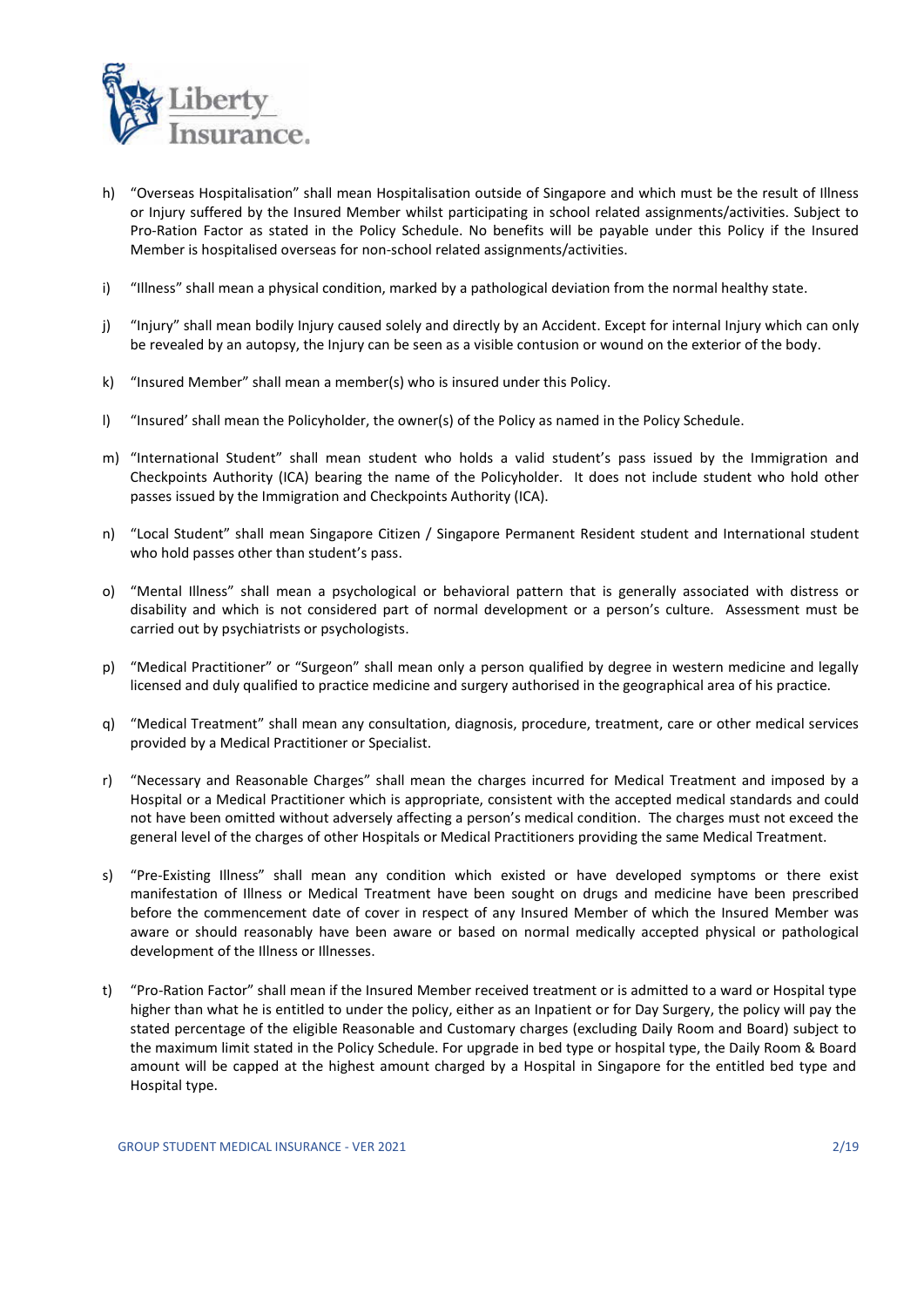

- u) "Policy" shall mean this agreement, all schedule riders, endorsements and any amendments signed by an authorised officer of the Company the application (if any) of the Insured and any individual health declaration form or any other form signed by the Insured Member or the Insured constituting the entire contract.
- v) "Policy Schedule" shall mean the schedule attached to this Policy which sets out the key terms like the name of the Insured or Policyholder, period of insurance, schedule of benefits, overall maximum limit per Policy year, etc.
- w) "Period of Insurance" shall mean the period of cover shown in the Policy Schedule and for any following period, for which cover is extended by mutual agreement.
- x) "Private Education Institution (PEI)" refers to the private education institution registered with the Council for Private Education (CPE) / Singapore Authorities.
- y) "Resident of Singapore" shall mean Singapore Citizens and Permanent Residents (holders of re-entry permits) as well as holders of employment passes, work permits, students' passes or dependants' passes.
- z) "Specialist" shall mean a Medical Practitioner who is registered and licensed as such and who is categorised by the relevant health authorities as a Medical Practitioner with special expertise in a specific area of medicine.

## 5. DESCRIPTION OF BENEFITS PLEASE REFER TO THE POLICY SCHEDULE FOR THE BENEFITS AND LIMITATIONS APPLICABLE.

## THE MAXIMUM AGGREGATE AMOUNT OF BENEFITS PAYABLE UNDER THE POLICY IN RESPECT OF ANY ONE INSURED MEMBER PER POLICY YEAR IS SPECIFIED IN THE POLICY SCHEDULE.

- a) i) Daily Room and Board charges for room and board accommodation inclusive of meals and general nursing services for each day of confinement as a patient in the Hospital.
	- ii) Intensive Care Unit payable when necessitated by an intensive care phase of critical Illness or Injury. The number of days for which charges incurred are payable in respect of daily room and board and ward charges for intensive care unit &/or high dependency ward (if applicable) shall not in the aggregate exceed the maximum number of days provided under Daily Room and Board benefit
	- iii) High Dependency Ward (if applicable) refers to a ward, section or wing of a Hospital, which is an intermediary ward between an intensive care unit and an ordinary ward. Under the constant supervision by the medical staff of the high dependency ward are patients who:
		- are not required to be warded under intensive care unit; but
		- are in an unstable condition, and need more intensive care than that provided in the ordinary wards
- b) Hospital Miscellaneous Services Hospital charges for operating room x-ray examinations medicines dressings ordinary splints and plaster casts electrocardiograms basal metabolism tests laboratory tests intravenous infusions blood transfusions physiotherapy and other customary services rendered or supplied during the confinement period, including anaesthetist fees actually charged will be reimbursed at up to 25% of the surgical reimbursement (if not shown as a separate item), and ambulance transport to and from the Hospital.
- c) Surgical Fees Fees necessarily and reasonably incurred on surgical performed during the Hospitalisation or at a clinic by a Medical Practitioner or Specialist, including the In-Hospital Surgeon's Hospital Visit. The maximum level payable as benefit is assessed accordingly to the amount provided in the Schedule of Surgical Benefits (if applicable), depending on the nature of operation performed. Day surgery is also subject to the usual interpretation.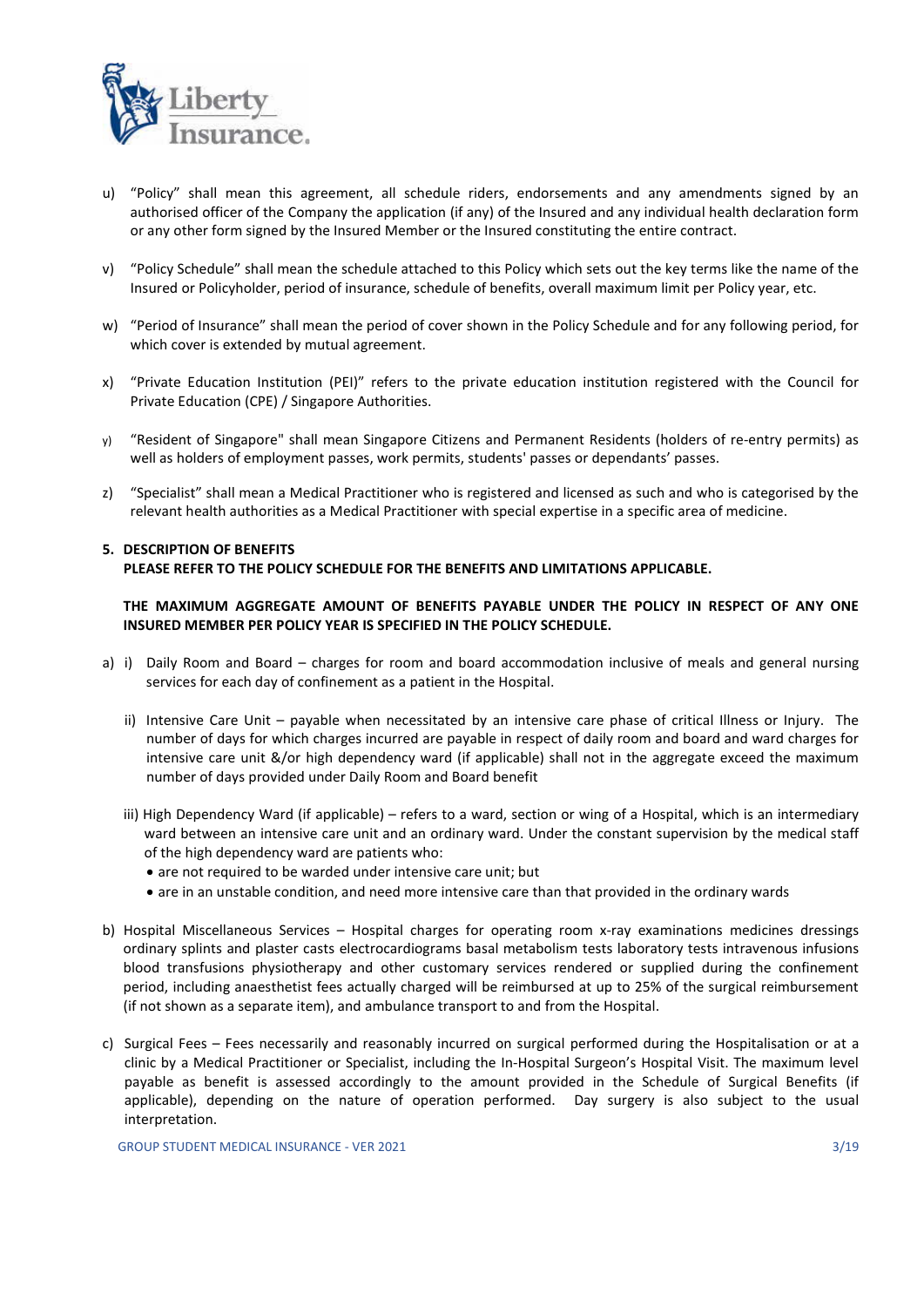

If two or more procedures were performed during one single operation through the same incision, the amount payable may not exceed the Necessary and Reasonable Charges incurred for the procedure which cost more.

If surgery for a disability is performed in various stages over a period of time, then all surgical fees charged in the various stages will be aggregated in computing the maximum amount payable under the Schedule of Surgical Benefits (if applicable).

The Schedule of Surgical Benefits will not apply where :-

- i) the eligible surgical fees is below S\$500.00; or
- ii) the Insured Member is admitted to Singapore Government / Government Restructured Hospitals.
- d) Anaesthetist fees actually charged will be reimbursed at up to 25% of the surgical reimbursement, unless this is shown as a separate item under the Schedule of Benefits (if applicable). Eligible anaesthetist fees of less than S\$75 are covered in full.
- e) In-Hospital Physician's Visits If the Insured Member was treated by a Medical Practitioner or Specialist during the Hospitalisation for Illness or Injury which was caused solely and directly by an Accident, The Company will pay the Necessary and Reasonable Charges incurred for the In-Hospital Doctor's Visit. The amount payable will be limited to the maximum number of days as stated in the Policy Schedule (if applicable).
- f) Pre-Hospitalisation Specialist Consultation If the Insured Member received Medical Treatment by a Specialist on a Medical Practitioner's recommendation prior to the Hospitalisation, the Necessary and Reasonable Charges incurred for the Pre-Hospitalisation Specialist Consultation will be paid in respect of :
	- outpatient Specialist consultations; and
	- medication prescribed by the Specialist

provided that hospitalisation or surgical procedure took place within 90 days from the date of the Pre-Hospitalisation Specialist Consultation. Expenses incurred for treatment will not be reimbursed.

- g) Pre-Hospitalisation Diagnostic X-Ray and Laboratory Tests If the Insured Member underwent diagnostic x-ray and laboratory tests as recommended by a Medical Practitioner or Specialist, we will pay the Necessary and Reasonable Charges incurred, provided that Hospitalisation or surgical procedure took place within 90 days of the x-ray or laboratory tests.
- h) Emergency Outpatient Accidental Treatment charges for services and medical supplies provided by the Hospital or clinic or registered Traditional Chinese Physician for emergency treatment of an Injury as a result of an Accident and received as an outpatient within 24 hours after the Accident.

 Eligible expenses incurred thereafter for follow-up treatment by the same Medical Practitioner or registered Traditional Chinese Physician, will be reimbursed up to 31 days from the date of the Accident.

This section is extended to cover dengue fever, insect/animal bites and food/drinks poisoning.

- i) Post-Hospitalisation Treatment expenses for follow-up treatment by the same Medical Practitioner or recommended by the same Medical Practitioner or Specialist who attended to the Insured Member at the Hospital or the clinic up to a period of 90 days immediately following discharge from Hospital.
- j) Outpatient Kidney Dialysis and Cancer Treatment

GROUP STUDENT MEDICAL INSURANCE - VER 2021 4/19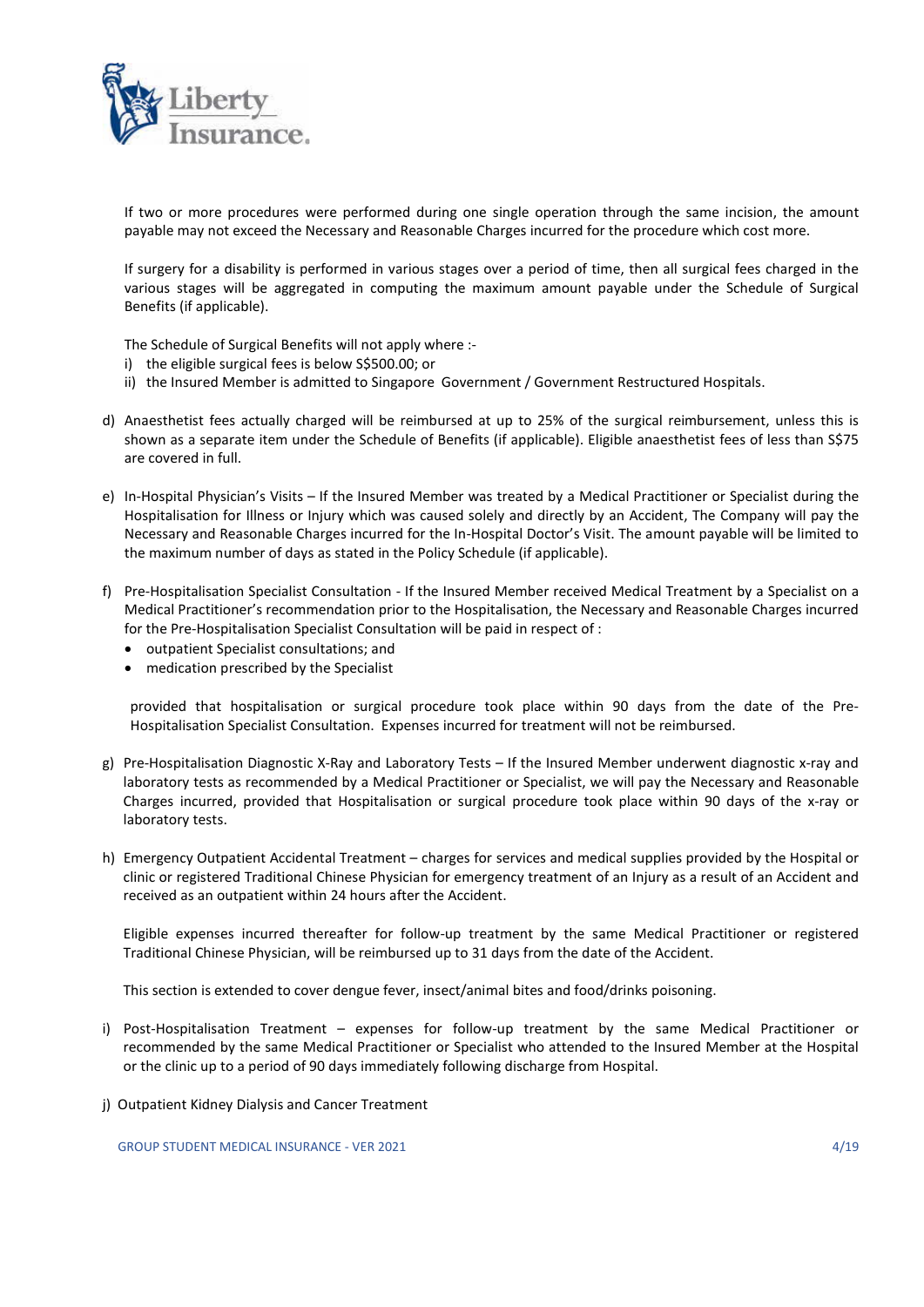

#### Outpatient Kidney Dialysis Treatment

 The Company shall pay the amount actually charged for kidney dialysis performed at a legally registered dialysis centre or unit but this benefit shall not exceed the maximum limit as stated in the Policy Schedule.

## Outpatient Cancer Treatment

 Cancer means a disease manifested by the presence of a malignant tumour characterized by the uncontrolled growth and spread of malignant cells and the invasion of tissue. The term cancer also includes leukemia and malignant disease of the lymphatic system such as Hodgkin's disease. Any non-invasive cancer in situ and all skin cancers except invasive melanoma are excluded.

The Company shall pay the amount actually charged for outpatient cancer treatment provided by the outpatient department of a hospital or a registered cancer treatment centre including examinations and tests ordered by Medical Practitioner but this benefit shall not exceed the maximum limit as stated in the Policy Schedule.

- k) Mental Illness If the Insured Member is admitted as a registered inpatient to the Institute of Mental Health, The Company will pay the amount actually incurred during the hospitalization up to the maximum limit as stated in the Policy Schedule. There is no cover provided if the Insured Member is hospitalized in other hospitals.
- l) Ambulance Fees Charges for ambulance services (inclusive of charges for attending medical personnel) to and/or from the Hospital. Payment will not be made if the Insured Member is not hospitalised. Maximum amount payable is S\$100.00.
- m) Medical Report Fees Charges incurred by an Insured Member in respect to any medical reports requested by the Company in respect of an Illness or Injury suffered or sustained by the Insured Member in relation to a claim submitted to The Company under this Policy. Maximum amount payable is S\$100.00.
- n) Pro-ration Factor will apply if Insured student is admitted to a higher ward in Singapore Government / Singapore Government Restructured Hospitals or in Private Hospitals in Singapore or in Hospitals outside Singapore provided the Insured Member is on school attachment outside Singapore.
- o) Special Grant the special grant is payable to the Insured, to be used as the Insured deems appropriate so as to assist the dependents or the next-of-kin of the Insured Member with any expenses incurred over and above the eligible medical expenses covered under this Policy, at the time of death of the Insured Member.
- p) Personal Accident (Death/Permanent Disablement Scale II) (Refer to Supplementary Contract as attached)

## 6. EXCLUSIONS

The following treatments directly or indirectly, conditions, activities, items, and their related expenses and any complications relating thereto are excluded from this insurance and the Company shall not be liable for :-

- a) charges which are not for actual, Necessary and Reasonable Expenses incurred in the treatment of the Illness or Injury.
- b) Pre-Existing Illness or Injuries during the first 12 months of continuous cover.

 Outpatient Kidney Dialysis and Cancer Treatment Benefits arising from conditions being a Pre-Existing Illness will be permanently excluded under the Policy.

c) outpatient treatment not related to in-patient treatment or day surgery, except as a result of an Accident.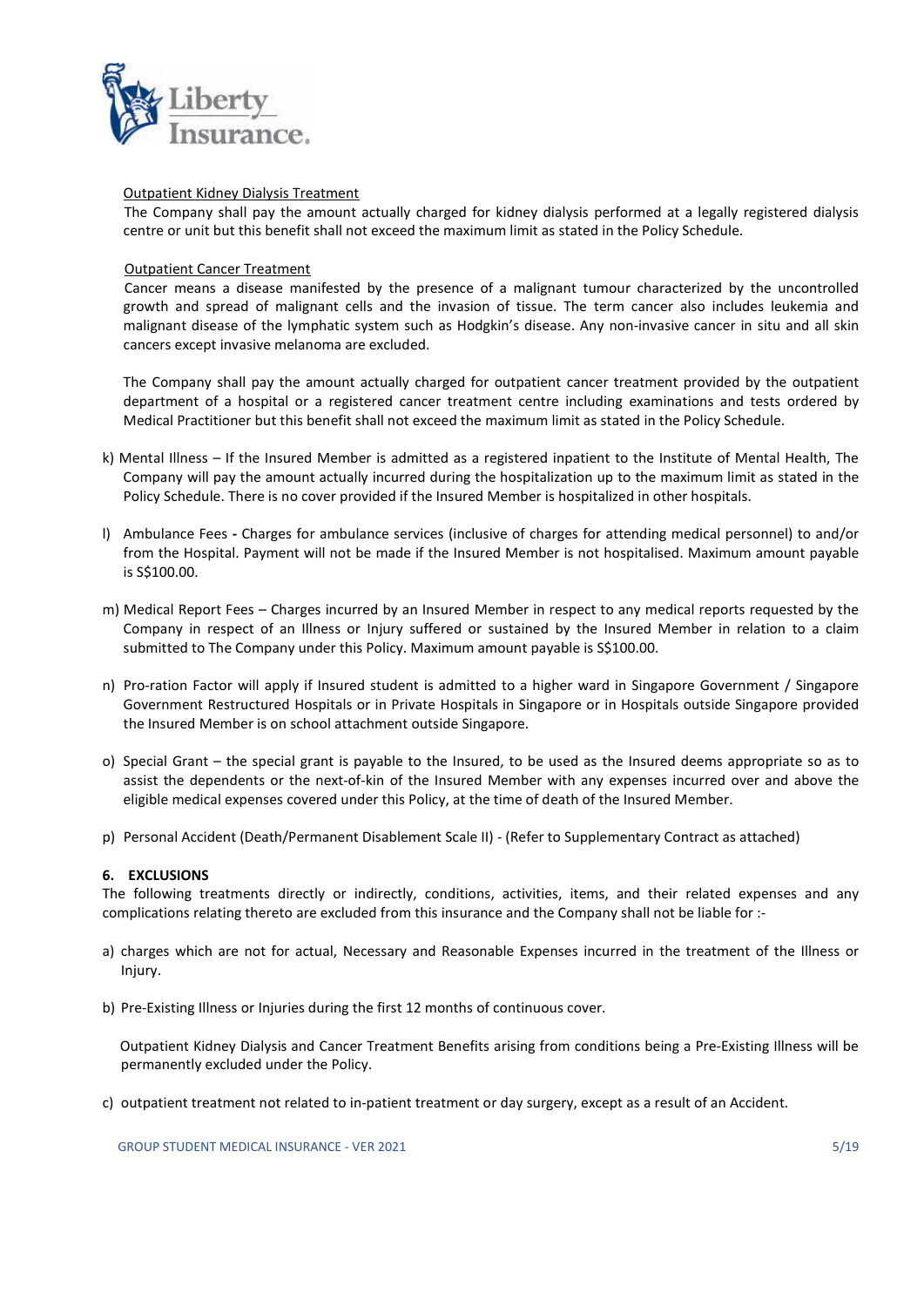

- d) costs resulting from influence of alcohol, narcotics or drugs, suicide, attempted suicide or self-inflicted Injuries regardless of the Insured Member's mental condition, criminal act of the Insured Member and sexually transmitted diseases, or treatment which in anyway arises from, is attributable to, or is consequential upon Acquired Immune Deficiency Syndrome (AIDS), AIDS related Complex Syndrome (ARCS) and all diseases caused by and/or related to the virus HIV positive.
- e) treatment for Injuries or diseases arising from or consequent upon war (whether declared or undeclared), riot, civil commotion, civil war, invasion, acts of foreign enemies, hostilities, rebellion, mutiny, revolution, insurrection or military or usurped power confiscation or nationalization by or under the order of any government or public or local authority nuclear energy (nuclear reactions radiation contamination) illegal act and full-time service in any of the uniform groups except reservist duty or training.
- f) routine medical examination (including vaccinations, the issue of medical certificates and attestations), routine eye and ear examinations, refractive errors of the eyes constructive or plastic surgery, cosmetic treatment other elective treatment for beautification purposes.
- g) procurement or use of special braces, implants, prosthesis, appliances or equipment such as artificial limbs, hearing aids, spectacles, special braces, lenses, wheelchairs and other prosthetic device.
- h) dental care and treatment (including oral surgeries) except emergency treatment to sound natural teeth damaged during an Accident.
- i) pregnancy including childbirth, caesarean operation, abortion, etopic pregnancy, hydatidiform mole, miscarriage, treatments against infertility, sterilization and contraception.
- j) treatments relating to birth defects, congenital illness or abnormalities and hereditary conditions.
- k) charges for private nursing, consultation with a general practitioner, routine health checks, precautionary services or preventive care, acupuncture and inoculation and charges for administrative expenses, telephone, television, newspapers and other ineligible non-medical items whilst as an in-patient.
- l) services or treatment of any institution that is mainly long term care facility like convalescent and nursing homes, nature cure clinics, spa, hydro-clinic or sanatorium and establishments that provides only incidental or limited Hospital services.
- m) treatment arising from any physiotherapy, geriatric, psycho- geriatric, psychiatric conditions other than covered under Mental Illness under Description of Benefits section.
- n) acquisition of any organ itself and all expenses incurred by the donor.
- o) treatment by a family member.
- p) treatment that is not scientifically/medically recognized.
- q) expenses recoverable from a third party, including Workmen's Compensation Insurance or any other group or Individual Insurance policies, any governmental programme or Insurance provided by law.
- r) treatment for obesity, weight reduction and weight improvement.
- s) sleep apnoea

GROUP STUDENT MEDICAL INSURANCE - VER 2021 6/19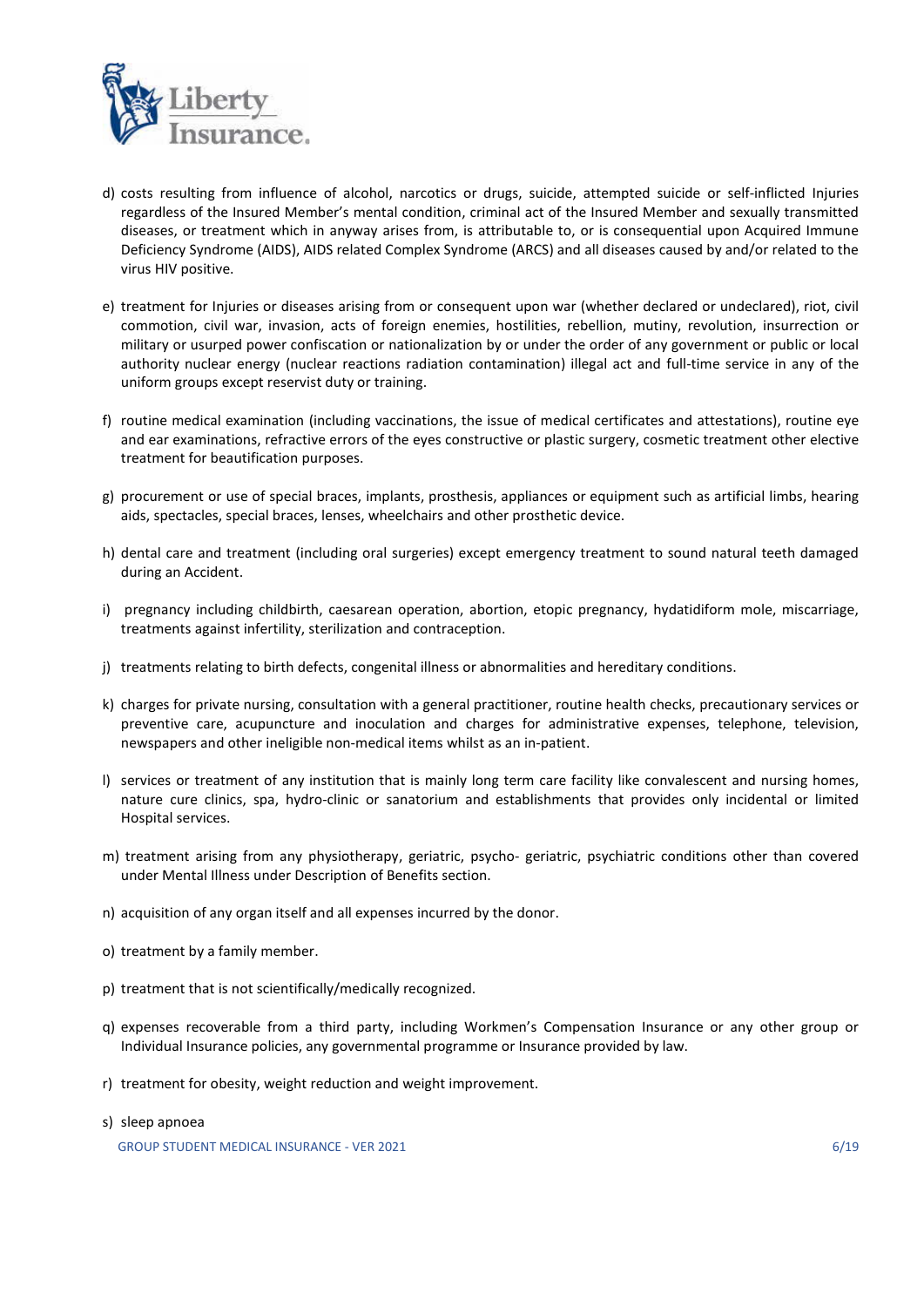

- t) participating in racing on wheels
- u) air travel other than as a fare-paying passenger on a licensed commercial aircraft.
- v) violation or attempted violation of law, or resistance to lawful arrest or imprisonment.
- w) any diagnosis, procedure, treatment, care or other medical services which are not necessary or not recommended by a Medical Practitioner or Specialist.

#### 7. MEMBER'S PARTICIPATION / ELIGIBILITY

- A Member will be eligible to participate in the Policy if he:
- is student studying in Singapore; and
- is between 1 and 65 years of age; and
- is a fee-paying student who has applied and accepted into the Course by the Insured; and
- is covered under the Industry-Wide Course Fee Protection Insurance Scheme (IWC Scheme) or Fee Protection Scheme (FPS) during the Policy Period; and
- is studying on a full-time or part-time basis; and
- Is a Resident of Singapore; and
- is not otherwise disqualified from participating in the Policy under our prevailing terms and conditions

"Resident of Singapore" means Singapore Citizens and Permanent Residents (holders of re-entry permits) as well as holders of employment passes, work permits, students' passes or dependants' passes.

An Insured Member who is not a Resident of Singapore, (eg. students on online courses), will be covered subject to review. For students residing overseas/ in home country, please provide details (Name / NRIC or Fin no. or ID / Nationality / Country of residence) for our review and we reserve to rights to decline cover.

An Insured Member's Cover will cease automatically if he remains outside of Singapore for a period in excess of one hundred eighty (180) consecutive days.

The Insured Member's cover under this Policy will commence on either one of the following circumstances:-

- Applicable to those students who arrives in Singapore with an in-principle approval (IPA) for student pass document from Immigration & Checkpoint Authority (ICA) bearing the Insured's name:
	- i) After completion of the Stay-Home-Notice (SHN) and tested negative for swab test performed for Covid-19

ii) After completion of swab test and confirmed negative for Covid-19 if the student is not required to serve Stay-Home-Notice (SHN).

Course commencement date – applicable to all other students.

If the Insured Member ceases full time studies, his membership will be terminated, but if he is studying on part-time basis temporarily or if he is absent from studies because of Illness or bodily Injury, his membership continues provided that:

- the Premiums for his cover continue to be paid; and
- the period during which he ceases full-time studies due to studying on part-time basis or his absence from studies because of Illness or bodily Injury does not exceed 6 months.

## 8. LIMITATION OF BENEFITS

If the Insured Member's cover terminates during the period when the Insured Member was Hospitalised or underwent surgical procedure, our liability under the Policy will continue only up to and including the last effective date of the Insured Member's cover.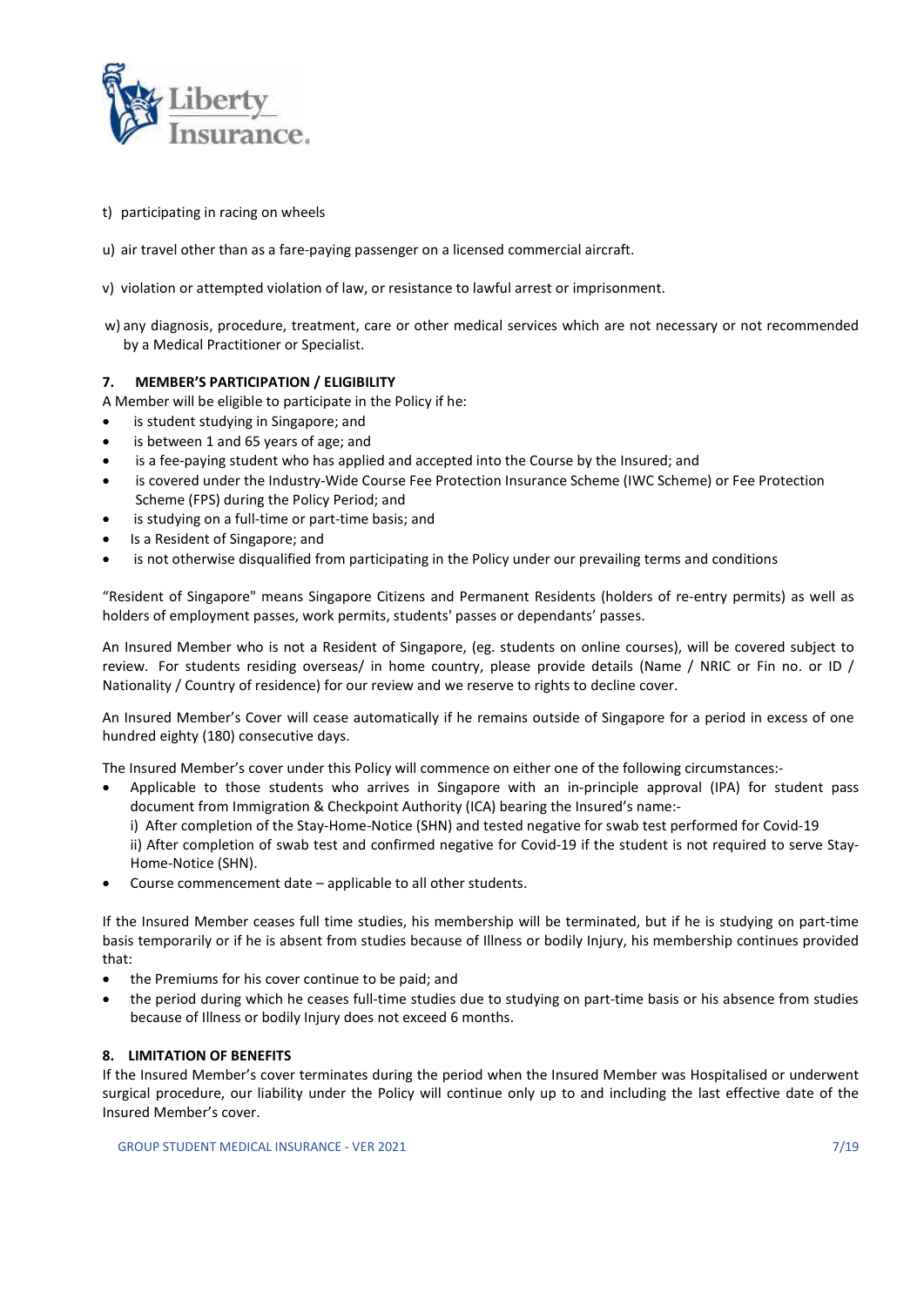

## 9. MINIMUM PERIOD OF HOSPITALISATION

The Benefits will be payable only if the period of Hospitalisation was at least 6 consecutive hours. This minimum period of Hospitalisation does not apply if:

- the Hospitalisation was required for surgical procedure; or
- the Hospitalisation was in relation to emergency treatment sought within 24 hours after an Accident; or
- Room and Board charges were incurred.

## 10. DECLARATION OF STUDENT ENROLMENT AND PREMIUM ADJUSTMENT

The premium payable shall be based on the actual student enrolment during the Period of Insurance, to be declared from the date of declaration. The frequency of declaration shall be determined by Liberty Insurance at the inception of the Policy.

If the actual student enrolment at the expiry of the Period of Insurance differs from the student enrolment on which the premium was calculated at the commencement of the Period of Insurance, the difference in the premium shall be met by an additional premium payment or by a refund as the case may be, subject to a minimum & deposit premium payment (as agreed in the quotation).

## 11. TERMINATION OF COVER

Cover ceases for the Insured Member:-

- on the date of termination of the Policy; or
- on his 65<sup>th</sup> birthday; or
- on the premium due date if the Insured fails to pay the required premium for the Insured Member; or
- on the date on which the Insured Member enters full-time military, naval, air or police service except during National Service reservist duty or training, or ceases to be a student with the school; or
- if the Insured Member dies, regardless of the cause of death; or
- when the Company terminate the Policy due to war (declared or undeclared),

whichever occurs first.

The liability of this Policy shall cease on the last day of the cover for the Insured Member. No premium refund for early termination of Insured Member cover or Policy before the expiry date.

## 12. CANCELLATION

This Policy may be cancelled by either the Company or the Insured by giving 30 days notice in writing and no premium will be refunded.

## 13. PREMIUM PAYMENT

This Policy is deemed to have lapsed automatically if no premium is received within 60 days from the commencement or renewal date of the Policy. Notwithstanding the termination of the Policy, the Insured shall be liable for the payment of all premium due while the Policy has been in force including the grace period.

If there are any unpaid premiums or other amounts owing to us when a claim is made, the Benefits will not be paid until the total outstanding sum is paid to us.

## 14. NOTICE AND PROOF OF CLAIM

Written notice and proof of the claim must be given to the Company within 30 days from:

- the date of the death; or
- the date of discharge from Hospitalisation; or

GROUP STUDENT MEDICAL INSURANCE - VER 2021 8/19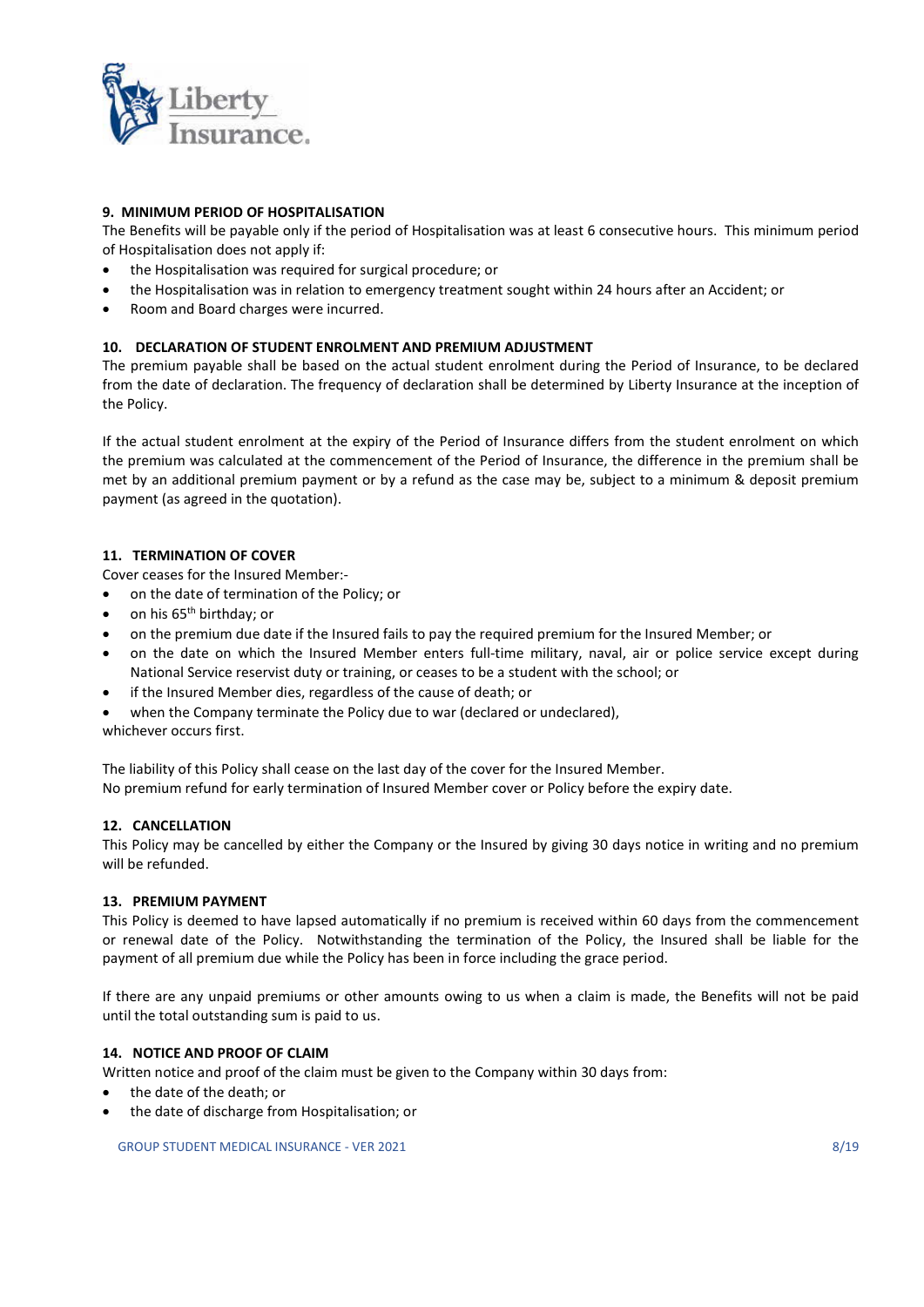

the date on which the expenses were incurred for which the claim is made.

Failure to give notice as specified in these provisions will not invalidate the claim if it can be shown that there is good reason for the failure and that the notice and proof of claim were given as soon as reasonably possible.

The Company will only consider a claim if:

- all required documents, evidence and information are provided at the claimant's own expense; and
- all documents, evidence and information provided satisfy our requirements on notice and proof of claim.

If the claim is for reimbursement of expenses incurred, the notice and proof of claim must be submitted with original copies of receipts and itemised bills as evidence of the expenses.

#### 15. FRAUD

If any claim shall in any respect be false or fraudulent or if any fraudulent means or devices are used by the Insured or anyone acting on his behalf to obtain benefits hereunder then the Policy shall be cancelled immediately and all benefits and premiums will be forfeited.

#### 16. CURRENCY EXCHANGE RATE

In the event of Hospitalization outside Singapore, bill rendered in terms of currency other than Singapore dollars, will be converted to the currency of Singapore dollars on the basis of quoted exchange rate (open market rate if a free market, official rate if not a free market) in effect on the date of discharge from hospital of the Claimant.

#### 17. OTHER INSURANCE

If the Insured Member included in this Policy carries other insurance covering Injury or Illness that is also covered by this Policy, the Claimant must inform the Company of such duplicate cover at the time of claiming. The total benefit payable for each claim, for which more than one insurance Policy is applicable, shall not exceed the total of eligible expenses incurred.

#### 18. LEGAL PROCEEDINGS

The parties hereto agree that the Laws of Singapore shall govern and control in the event of any conflict or dispute between the parties with regard to the Plan and that the parties submit themselves to the exclusive venue and jurisdiction of the courts of Singapore for the resolution of any conflict or dispute.

No legal action may be brought against us:

- until 60 days have passed since the date the notice and proof of claim were filed; and
- if more than 2 years have passed since notice and proof of claim were required to be submitted.

#### 19. ALTERATIONS

No alteration to this Policy shall be valid unless authorized and endorsed by the Company.

#### 20. CONTRACTS (RIGHTS OF THIRD PARTIES) ACT 2001

A person who is not a party to this Policy contract shall have no right under the Contracts (Rights of Third Parties) Act 2001 to enforce any of its terms.

#### 21. NON GUARANTEED PREMIUM

Premium payable for this coverage are not guaranteed and may be revised at Policy renewal at the full discretion of the Company.

#### 22. DESPATCH OF DOCUMENTS, CHEQUES AND NOTICES

GROUP STUDENT MEDICAL INSURANCE - VER 2021 9/19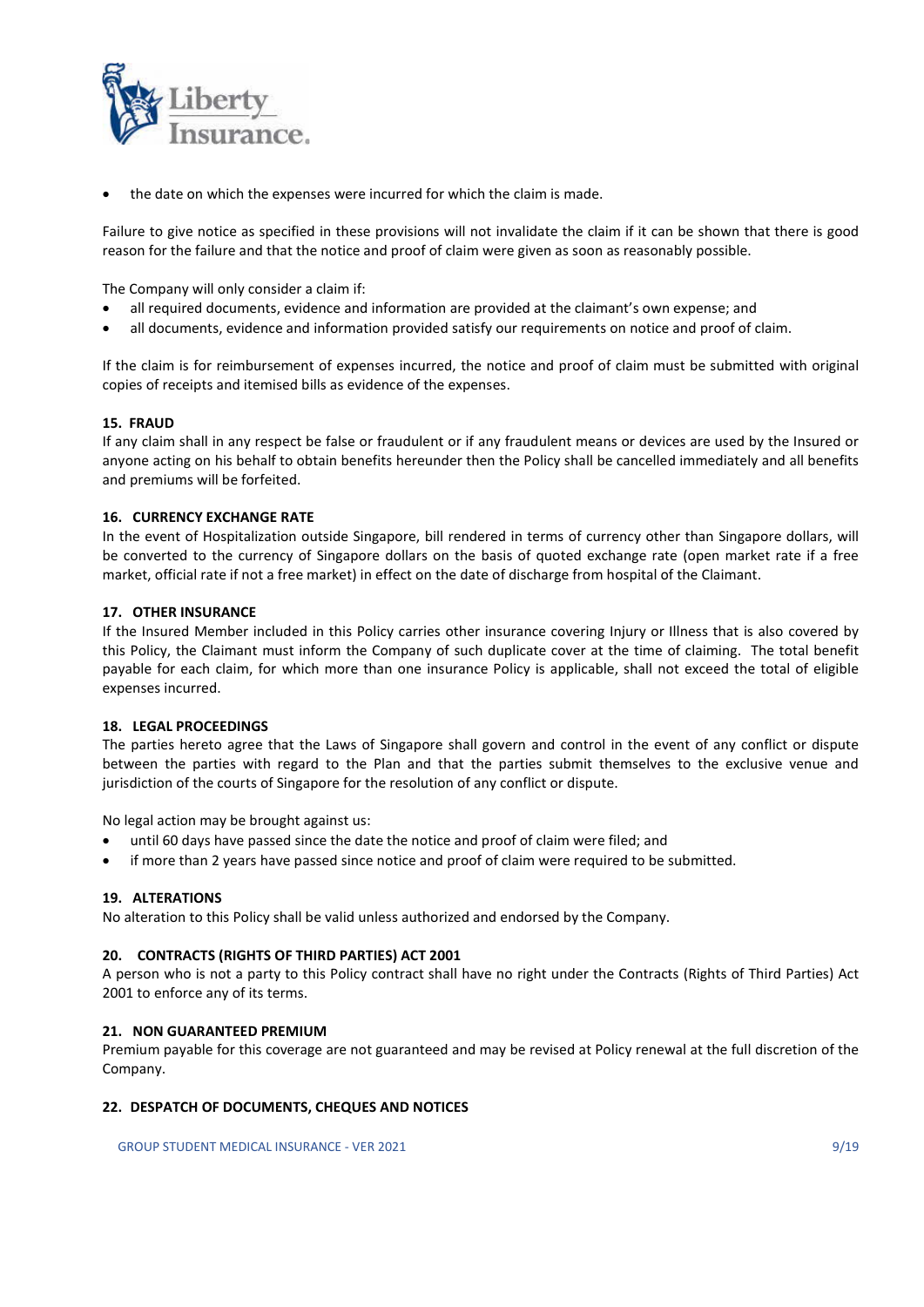

Any document, cheque or written notice will be sent by post to the Insured's address held in our records at the relevant time. We will not be responsible for any consequences resulting from the Insured's failure to notify us of any change of address.

## 23. REINSTATEMENT

If the Policy or any cover issued to an Insured Member has terminated, the Insured may write to the Company to apply for Reinstatement. If the application for Reinstatement is approved, the Company may impose conditions on the Reinstated Policy or cover.

## 24. RENEWAL

At the end of each Period of Insurance, the Insured may apply to renew the Policy. If the application is approved, the Company will advise the Premium rate for the new Period of Insurance.

## 25. PROPER RECORDS

The Insured must keep proper records of every Insured Member's:

- name and sex;
- passport number;
- date of birth;
- cover, particularly the date it started

and any other information which may be relevant to this Policy.

The Company may at anytime request for the records or information of any Insured Member to be provided.

Any information or documents provided by the Insured Members to the Insured and other records relating to the Policy should be kept available for our inspection at reasonable times.

The terms of the Policy will not be affected or invalidated by clerical errors in the records kept by the Insured, if the terms are otherwise valid and in force.

## 26. ASSIGNMENT

The Benefits under this Policy may not be assigned.

## 27. NOTICES

Any notice sent to the Company for the purposes of this Policy will only be considered accepted if it is received at our registered office at the relevant time.

## 28. PREMIUM WARRANTY CLAUSE

1) Notwithstanding anything herein contained to the contrary and subject only and without prejudice to Clause 2 hereinafter set out it is hereby declared and agreed that it is a condition precedent to liability under this Policy, Renewal Certificate Endorsement or Cover Note that any premium due must be paid and actually received in full by the Company, the registered broker or registered agent through whom this Policy was effected

a) When the period of insurance is 60 days or more within SIXTY (60) days from the

(i) INCEPTION date of the coverage under the Policy Renewal Certificate or Cover Note or

 (ii) EFFECTIVE date of the coverage stated on each Endorsement if any issued under the Policy Renewal Certificate or Cover Note when the effective date of coverage stated on the Endorsement is on or after the issuance date of the Endorsement or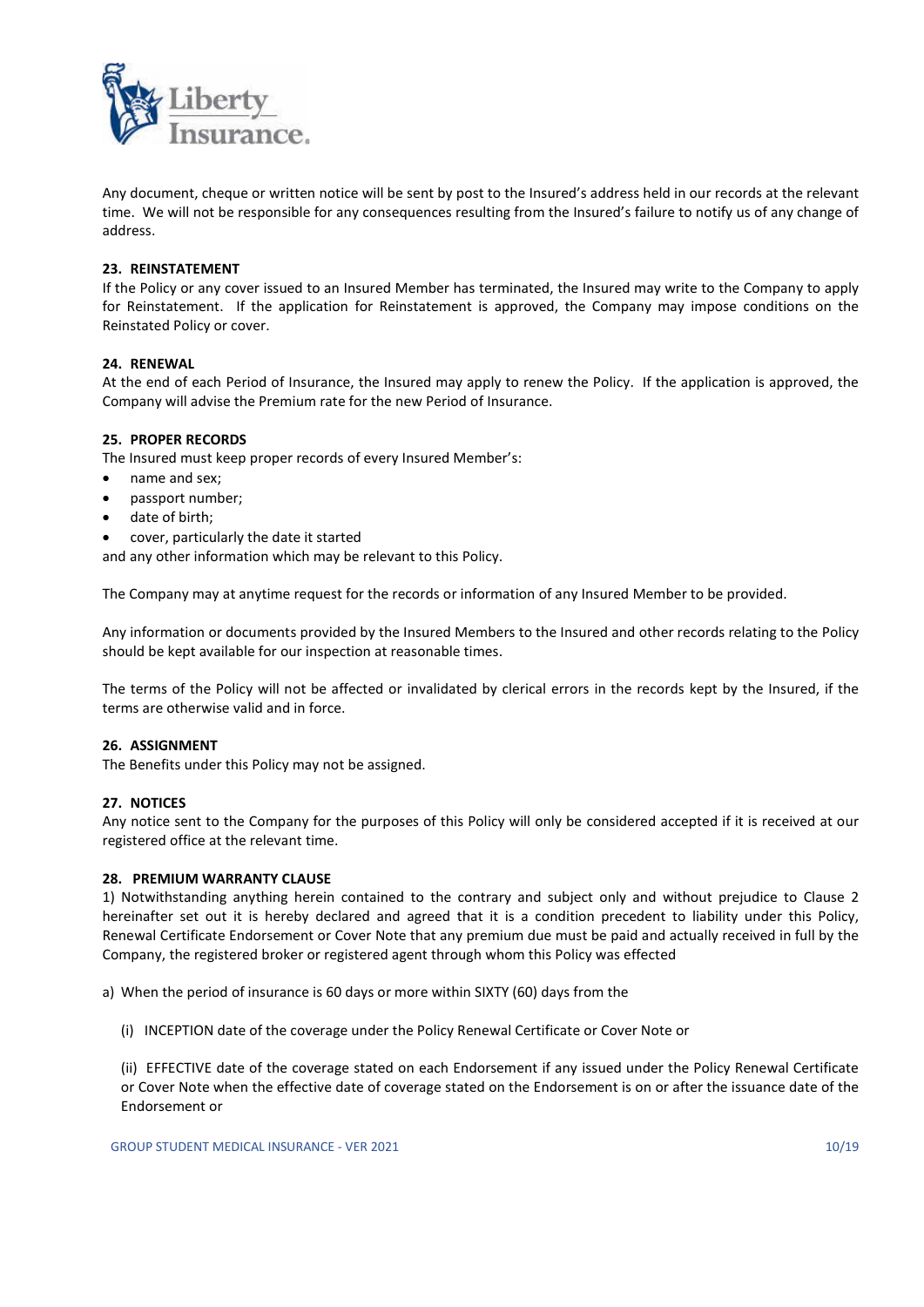

 (iii) ISSUANCE date of each Endorsement if any issued under the Policy Renewal Certificate or Cover Note where the effective date of coverage under the Endorsement is before the issuance date

OR

b) where the total premium under any single Policy exceeds S\$50,000 and the Company has allowed payment of that premium by installments within SIXTY (60) days from the

 (i) INCEPTION date of the cover under the Policy Renewal Certificate of Cover Note for the first instalment and thereafter from the agreed dates on which the subsequent instalments become payable and

 (ii) EFFECTIVE date of coverage of any Endorsement issued under such Policy for the first instalment and thereafter from the agreed dates on which the subsequent instalments become payable

OR

c) when the period of insurance is LESS than SIXTY (60) days, within the period of insurance specified in the Policy Endorsement Renewal Certificate of Cover Note

2) In the event any of the abovementioned premium is not paid in full to the Company, registered broker or registered agent as described above in the manner and within the time stipulated above (the "premium warranty period") the cover under this Policy Renewal Endorsement or Cover note shall deemed to have terminated from the expiry of the premium warranty period and the Company shall be discharged from all liability therefrom but without prejudice to any liability incurred before that date and the Company will be entitled to a pro-rate time on risk premium subject to a minimum of S\$25/-.

## SCHEDULE OF SURGICAL BENEFITS (Applicable if stated in the Policy Schedule)

The limits for any surgical procedure will be determined by the amounts shown herein. If the operation is not shown in this table the Company reserves the right to determine the limit for such operation which is consistent with the amounts listed herein; taking into account the nature and complexity of the procedure involved and the Policy exclusions and/or other restrictions applicable.

| <b>Description of Surgical Benefits</b><br>Surg % |     | Hepatectomy (resection of liver) partial |       |
|---------------------------------------------------|-----|------------------------------------------|-------|
|                                                   |     | lobectomy                                | 75    |
| Abdomen                                           |     | Intestinal obstruction, acute            | 100   |
| Appendectomy                                      | 50  | Laparotomy, exploratory                  | 55    |
| Biopsy of pancreas                                | 45  | Liver Biopsy                             | 20    |
| Cholecystotomy, drainage of removal               |     | Pancreatectomy, total or sub-total       | 75    |
| of calculus/gall stones                           | 60  | Splenectomy, removal of spleen           | 65    |
| Cholecystotomy, removal of gall bladder           | 65  |                                          |       |
| Colon resection, partial with or without          |     | 2. Abscess                               |       |
| colostomy                                         | 50  | Incision and drainage of abscess, boil,  |       |
| Colon resection, total                            | 100 | Furuncle or carbuncles; one or more      |       |
| <b>GROUP STUDENT MEDICAL INSURANCE - VER 2021</b> |     |                                          | 11/19 |

| Gastric or duodenal ulcer, perforation,   |     |
|-------------------------------------------|-----|
| closure of                                | 75  |
| Gastro-enterostmy/Gastro-jejunostomy      | 75  |
| Gastroscopy and/or duodenoscopy,          |     |
| diagnostic                                | 15  |
| Gastroscopy and/or duodenoscopy,          |     |
| operative                                 | 30  |
| Gastrostomy (opening into the stomach /   |     |
| with exploration or foreign body removal) | 60  |
| Gut, resection of                         | 100 |
| Gastrectomy, total or partial resection   |     |
| of stomach                                | 100 |
| Hepatectomy (resection of liver) partial  |     |
| lobectomy                                 | 75  |
| Intestinal obstruction, acute             | 100 |
| Laparotomy, exploratory                   | 55  |
| Liver Biopsy                              | 20  |
| Pancreatectomy, total or sub-total        | 75  |
| Splenectomy, removal of spleen            | 65  |
|                                           |     |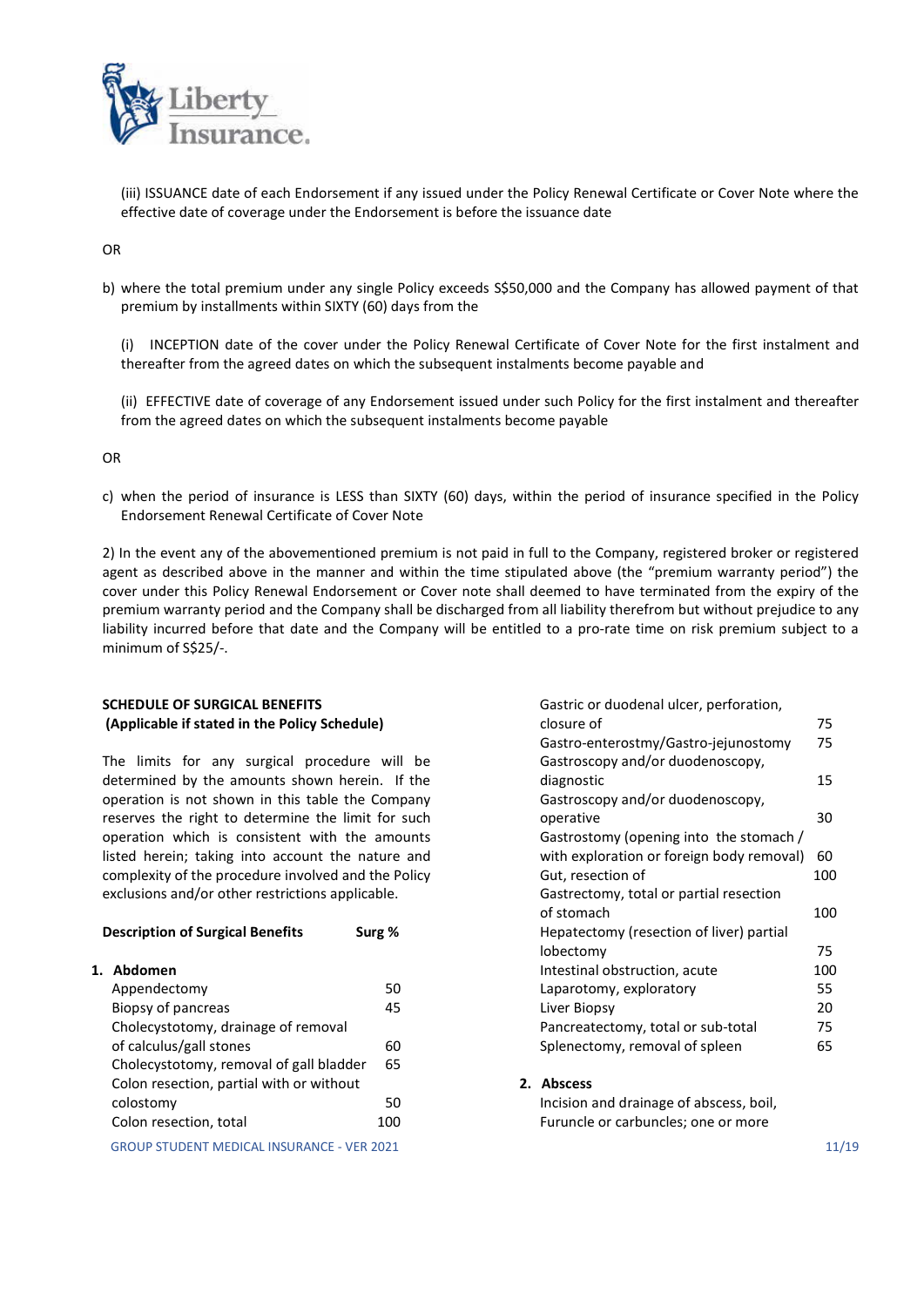

| - Simple, not requiring hospitalization           | 5   |    |                                                |       |
|---------------------------------------------------|-----|----|------------------------------------------------|-------|
| - Requiring hospitalization                       | 20  |    | 6. Circulatory System                          |       |
|                                                   |     |    | Intra-abdominal aortic aneurysm                |       |
| 3. Amputation of                                  |     |    | (circumscribed dilation of aorta/with          |       |
| Arm, upper, forearm, entire hand or foot          | 55  |    | or without ileo-femoral)                       | 100   |
| fingers, thumbs or toes; primary or               |     |    | Intrathoracic aortic aneurysm-transverse       |       |
| secondary, any joint or phalanx, single,          |     |    | arch graft                                     | 100   |
| including neurectomies with direct closure 20     |     |    | Transvenous placement of endocardial           |       |
| Hip joints                                        | 100 |    | pacemaker                                      | 30    |
| Leg, through tibia and fibula                     | 55  |    |                                                |       |
| Shoulder joint or blade (interscapula-            |     |    | 7. Dislocations and Joints                     |       |
| thoracic)                                         | 100 |    | Ankle dislocation, closed or open,             |       |
| Thigh, between hip and knee                       | 75  |    | reduction                                      | 60    |
| Wrist, distal to metacarpals                      | 30  |    | Arthroscopy                                    | 20    |
|                                                   |     |    | Hip dislocation, closed or open, reduction     | 65    |
| 4. Breasts                                        |     |    | Knee dislocation, open with uncomplicated      |       |
| Biopsy of breasts, incisional                     | 20  |    | Soft tissue closure, manipulative reduction 40 |       |
| Excision of cyst, fibro-adenoma or other          |     |    | Shoulder dislocation, open, with               |       |
| benign tumor, aberrant breast tissue, duct        |     |    | uncomplicated soft tissue closure,             |       |
| lesion or nipple lesions                          | 25  |    | manipulative reduction                         | 30    |
| Mastectomy, simple                                | 50  |    | Tarsal bone dislocation, closed or open        |       |
| Mastectomy, radical, including breast,            |     |    | reduction with or without skeletal fixation 35 |       |
| pectoral muscles and axilliary lymph              |     |    | Wrist dislocation, closed or open reduction    |       |
| nodes, unilateral                                 | 75  |    |                                                |       |
|                                                   |     | 8. | Ear                                            |       |
| 5. Chest                                          |     |    | Ear operation for epithelioma of               | 20    |
| Artificaial pneumothorax, induction of            |     |    | Fenestration, one or both sides                | 100   |
| initial                                           | 12  |    | Mastoidectomy                                  |       |
| Refills, each but not more than six               | 5   |    | - simple                                       | 50    |
| Bronchoscopy, diagnostic, rigid                   |     |    | - radical                                      | 80    |
| bronchoscope                                      | 20  |    | Myringoplasty                                  | 65    |
| Bronchoscopy, operative, excluding                |     |    | Myringotomy for otitis media                   | 15    |
| <b>Biopsy</b>                                     | 30  |    | Removal of adenoids alone                      | 10    |
| Cardiolysis (removal of portion of                |     |    | Removal of autal polypi                        | 5     |
| chest walls)                                      | 100 |    | Stapes, mobilisation                           | 60    |
| Cardiac heart, requiring sutures of               |     |    | Tympanoplasty, with mastoidectomy              | 100   |
| wall/repair with bypass                           | 100 |    | Tympanoplasty, with ossicular chain            |       |
| Intrathoracic or intra-abdominal                  |     |    | reconstruction                                 | 100   |
| aneurysm                                          | 100 |    |                                                |       |
| Lobectomy, total or sub-total/segmental           | 90  | 9. | <b>Esophagus</b>                               |       |
| Hepatectomy partial Lobectomy,                    |     |    | Esophagoscopy                                  | 20    |
| wedge resection or enacleation of lesion,         |     |    | Esophagus, operation for stricture             | 37.5  |
| single or multiple                                | 75  |    | Esophagus, resection of                        | 100   |
| Lung, complete removal or portion of              | 90  |    |                                                |       |
| Pericardium, opening and draining                 | 75  |    | 10. Excision of Fixation by Cutting            |       |
| Pneumonectomy, total                              | 100 |    | Ankle dislocation, closed or open,             |       |
| Thoracoplasty, complete                           | 100 |    | Reduction                                      | 50    |
| Thoracotomy, exploratory                          | 50  |    | Bone, removal of, diseased position of         |       |
| Thoracotomy, removal of pus, tapping              |     |    | femur, tibia, humerus or fibula                | 40    |
| excepted                                          | 12  |    | Hip joint, shoulder or spine                   | 75    |
| <b>GROUP STUDENT MEDICAL INSURANCE - VER 2021</b> |     |    |                                                | 12/19 |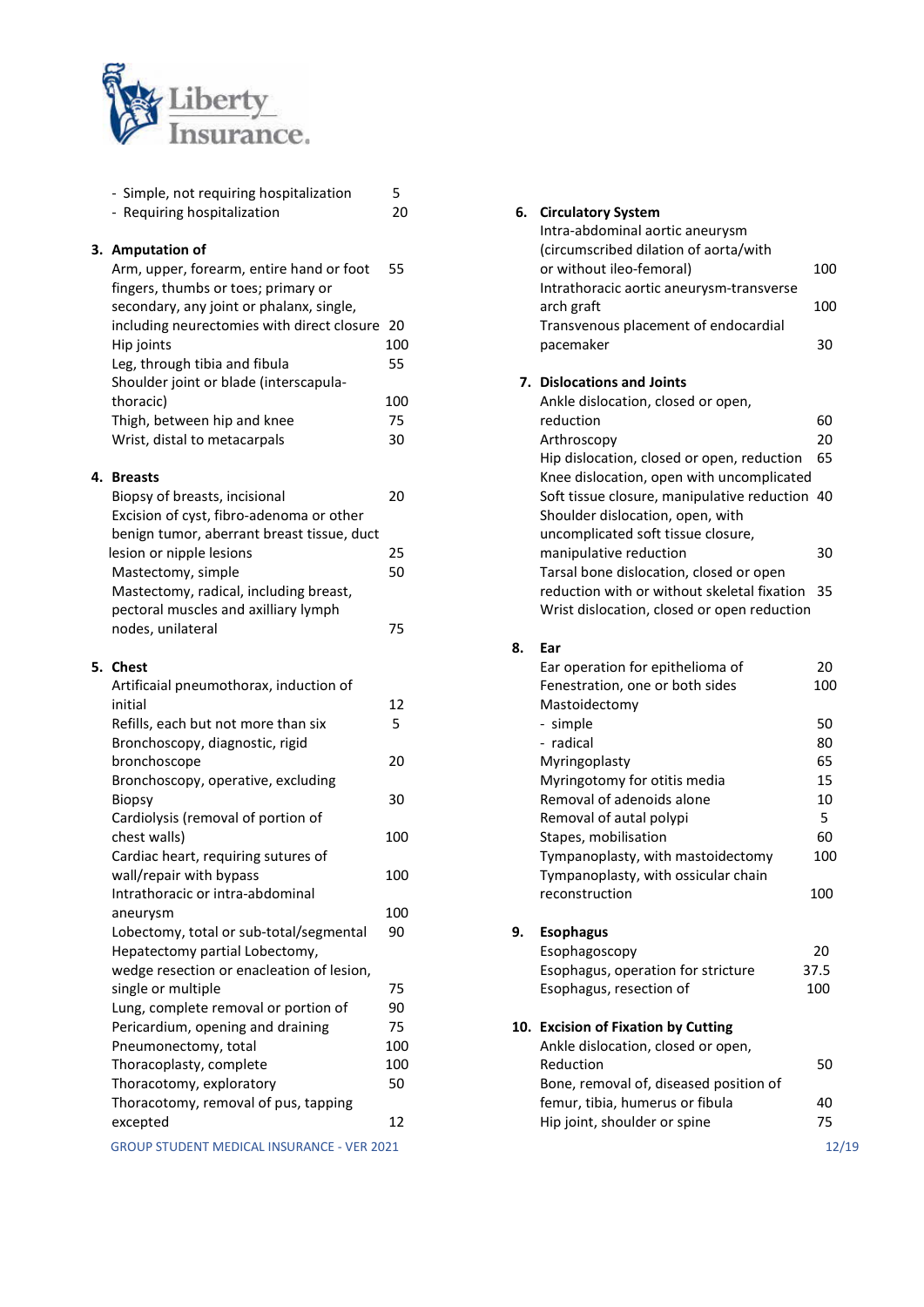

|     | Lesser bones                                        | 20   |
|-----|-----------------------------------------------------|------|
|     | Synovectomies of ankle and toes                     | 40   |
|     |                                                     |      |
| 11. | Eye                                                 |      |
|     | Cataract, removal of                                | 60   |
|     | Detached retina, operation of                       | 75   |
|     | Eyeball, removal of                                 | 45   |
|     | Foreign body, removal of, from cornea               | 5    |
|     | Glaucoma or trauma                                  | 45   |
|     | Pterygium, excision or transposition or             |      |
|     | removal of                                          | 15   |
|     | Style or chalazion, incision of                     | 7    |
|     | 12. Fractures, Treatment of                         |      |
|     | Simple, closed reduction :                          |      |
|     | Ankle, carpal bone, metacarpal, phalanges,          |      |
|     | tarsal bone                                         | 20   |
|     | Elbow                                               | 15   |
|     | Hip                                                 | 65   |
|     | Lower jaw or patella                                | 15   |
|     | Radius & ulna                                       | 20   |
|     | Shoulder, knee                                      | 50   |
|     | Thoracic or lumbar spine (closed or open)           | 95   |
|     | Tibia and Fibula                                    | 20   |
|     | Wrist                                               | 15   |
|     | Compound fracture – the limit is twice the          |      |
|     | amount for the corresponding simple                 |      |
|     | fracture treated by closed reduction subject        |      |
|     | to a max of 100% Hallux Valgus (Bunion),            |      |
|     | operation for Single                                | 25   |
|     | <b>Bilateral</b>                                    | 50   |
|     | Menisectomy (removal of semilunar                   |      |
|     | cartilage of knee)                                  | 50   |
|     | Osteomyelitis of long bones, Acute                  | 75   |
|     | Chronic                                             | 60   |
|     | Release of carpal tunnel                            | 30   |
|     | 13. Genito – Urinary Tract                          |      |
|     | Cystorrhaghy: suture of bladder wound,              |      |
|     | Injury or rupture, simple                           | 60   |
|     | Bladder, removal of growths by abdominal            |      |
|     |                                                     | 60   |
|     | surgery<br>Bladder, removal of growths by diathermy | 40   |
|     | Bladder, removal of stone                           | 75   |
|     | Circumcision, surgical excision other than          |      |
|     | clamp or dorsal slit, except newborn                |      |
|     |                                                     | 15   |
|     | Curettage or cauterization of cevix, non-           |      |
|     | puerperal                                           | 12.5 |
|     | Cystectomy - with ureteroileal conduit              |      |

or sigmoid with bilateral pelvic

GROUP STUDENT MEDICAL INSURANCE - VER 2021 13/19

| lymphadenectomy                                                                | 100 |
|--------------------------------------------------------------------------------|-----|
| Cystoscopy - diagnostic                                                        | 5   |
| - with minor endoscopic procedure                                              |     |
| (e.g. biopsy)                                                                  | 10  |
| Dilation and curettage, non-puerperal                                          | 25  |
| Exploration for undescended testis,                                            |     |
| unilateral                                                                     | 40  |
| Evacuation of foreign bodies from the                                          |     |
| bladder                                                                        | 25  |
| Hydrocele, radical care of                                                     | 30  |
| Hysterectomy, radical for cancer                                               | 65  |
| with complete removal of tubes and                                             |     |
| ovaries                                                                        | 75  |
| with or without appendectomy                                                   | 65  |
| Kidney hemorrhage due to accident                                              | 75  |
| Fixation of                                                                    | 75  |
| Removal of, with total ureterectomy &                                          |     |
| bladder cuff                                                                   | 85  |
| Removal of stone                                                               | 50  |
| Laparascopy                                                                    | 20  |
| Myomectomy, single or multiple, excision                                       |     |
| of fibroid tumor of uterus-abdominal                                           |     |
| approach                                                                       | 60  |
| Orchidectomy, simple, unilateral                                               | 30  |
| Renal homotransplantations with                                                |     |
| Unilateral recipient neprectomy                                                | 100 |
| Salpingectomy or oophorectomy or both,<br>unilateral or bilateral, independent |     |
| procedure                                                                      | 55  |
| Testicles - Castration for growth or                                           |     |
| tuberculosis of                                                                | 33  |
| - Open testicular biopsy                                                       | 10  |
| Transurethral resection of prostate                                            | 75  |
| Endoscopic means - partial removal                                             | 30  |
| Ureter, removal of stone                                                       | 85  |
| Urethra, Stricture of, open operation                                          | 30  |
| Intra-urethral cutting operation                                               | 15  |
| Varicocele, epididymectomy                                                     |     |
| Excision of - single                                                           | 25  |
| - bilateral                                                                    | 35  |
|                                                                                |     |
| 14. Goitre                                                                     |     |
| Hemithyroidectomy                                                              | 40  |
| Lymphatic glands                                                               |     |
| - Removal of malignant tumours of                                              | 100 |
| - Removal of tumours for diagnosis or                                          |     |
| adenoma of thyroid                                                             | 50  |
| Thyroidectomy,<br>sub-total                                                    | 50  |
|                                                                                |     |

total 65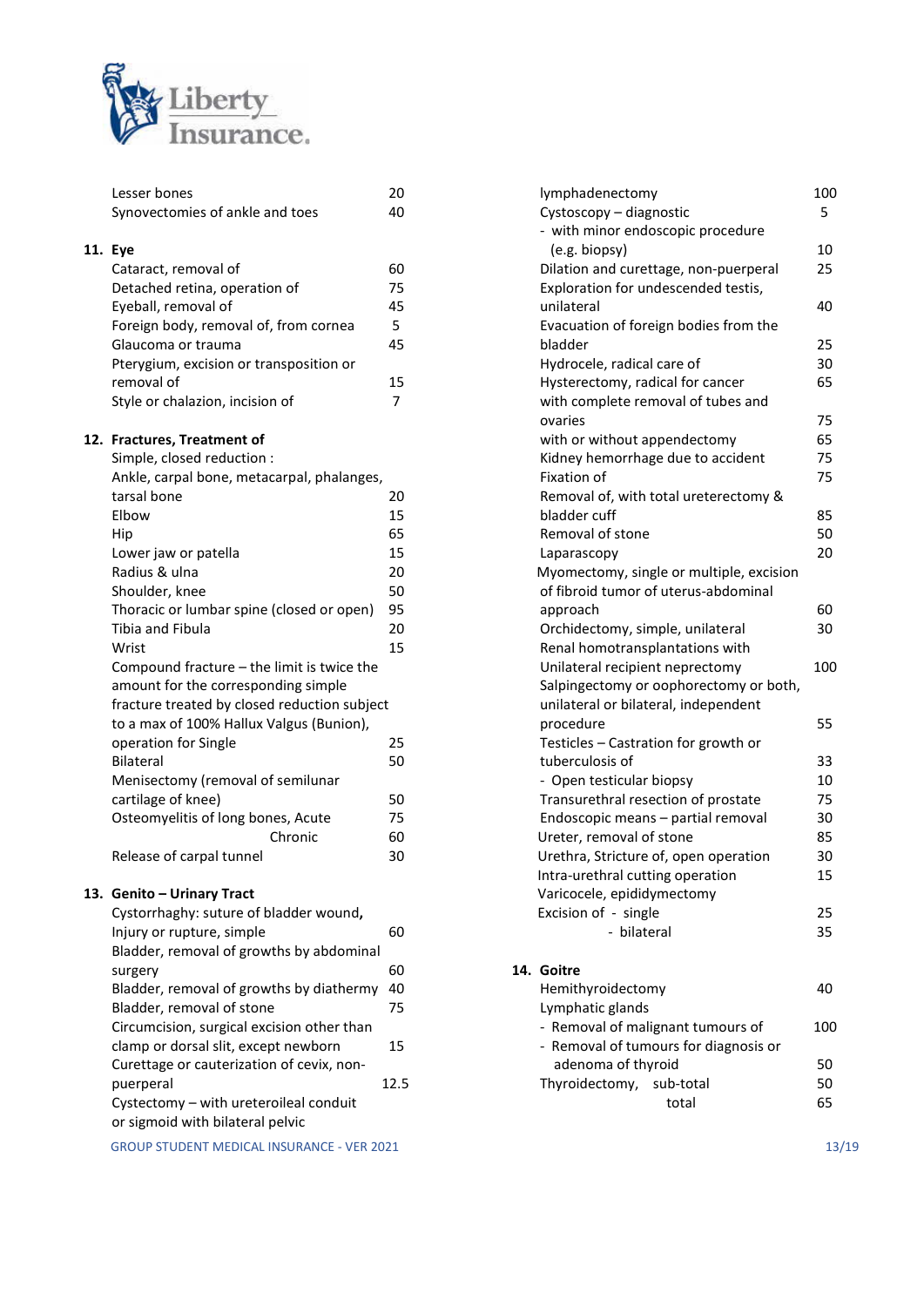

| 15. Heart                                                          |           |
|--------------------------------------------------------------------|-----------|
| Thoracic aortic aneurysm, transverse arch                          |           |
| graft<br>Abdominal aortic aneurysm with or                         | 100       |
| without ileo-femoral                                               | 100       |
| Coronary Angioplasty                                               | 100       |
| <b>Coronary Artery Bypass Grafting</b>                             | 100       |
| Coronary Angiography                                               | 55        |
| 16. Hernia                                                         |           |
| Herniorhapy                                                        | 35        |
| Herniotomy                                                         | 50        |
| Strangulated hernia                                                | 75        |
| 17. Kidney                                                         |           |
| Neprolithotomy, removal of calculus                                | 75        |
| Nephrectomy, including partial                                     |           |
| ureterectomy, any approach including<br>rib resection              | 75        |
| Nephrectomy with total ureterectomy                                |           |
| and bladder cuff                                                   | 85        |
| Renal homotransplantations with                                    |           |
| unilateral recipient nephrectomy                                   | 100       |
| 18. Ligaments and Tendons                                          |           |
| Tendon, lengthening or shorting                                    | 20        |
| Repair and suture                                                  | 25        |
| Transplantation                                                    | 50        |
| <b>Extensive grafting</b>                                          | 50        |
| Deep suppuration in palm, forearm,                                 |           |
| arm sole, leg or thigh involving multiple<br>incisions or drainage | 30        |
| Repair of the tendoachilles                                        | 40        |
|                                                                    |           |
| 19. Nail                                                           |           |
| Excision of nail and nail matrix, partial                          |           |
| or complete (e.g. ingrown nail)                                    | 15        |
| 20. Nose                                                           |           |
| Antrum puncture                                                    | 5<br>17.5 |
| Extranasal sinus operation<br>Intranasal sinus operation           | 25        |
| Mastoid, radical cue for                                           | 60        |
| Nose, reconstruction of                                            | 70        |
| Polypus, removal, one or more                                      | 10        |
| Sarcoma, operation for, or epithelioma                             |           |
| of nose                                                            | 60        |
| Submucous resection, nasal septum, classic                         | 40        |
| Toilet and suture                                                  | 5         |
| Turbinectomy                                                       | 10        |
| GROUP STUDENT MEDICAL INSURANCE - VER 2021                         |           |

| ic aortic aneurysm, transverse arch      |      | 21. Paracentesis                               |       |
|------------------------------------------|------|------------------------------------------------|-------|
|                                          | 100  | Tapping of - Abdomen                           | 12.5  |
| iinal aortic aneurysm with or            |      | Chest or bladder, cauterization excepted       | 7.5   |
| t ileo-femoral                           | 100  | Ear drum, hydrocele, joints or spine           | 5     |
| ary Angioplasty                          | 100  |                                                |       |
| ary Artery Bypass Grafting               | 100  | 22. Pilonidal Cyst or Sinus                    |       |
| ary Angiography                          | 55   | Removal of                                     | 30    |
|                                          |      | 23. Rectum                                     |       |
| rhapy                                    | 35   | Colonoscopy with or without biopsy             | 20    |
| tomy                                     | 50   | Fissure-in-ano, cutting operation for -        |       |
| ulated hernia                            | 75   | Independentt Procedure                         | 40    |
|                                          |      | Fistulotomy or fistulectomy - simple           | 35    |
|                                          |      | - multiple                                     | 45    |
| ithotomy, removal of calculus            | 75   | Hemorrhoidectomy, internal & external,         |       |
| ectomy, including partial                |      | complex or extensive                           | 55    |
| ectomy, any approach including           |      | Hemorrhoidectomy and fistulotomy or            |       |
| ection                                   | 75   | Fistulectomy                                   | 60    |
| ectomy with total ureterectomy           |      | Incision & drainage of ischiorectal and/or     |       |
| adder cuff                               | 85   | Perirectal/perianal abscess                    | 15    |
| nomotransplantations with                |      | Papillectomy, single or multiple procedure 7.5 |       |
| ral recipient nephrectomy                | 100  | Other cutting operation of rectum              | 25    |
|                                          |      | Rectum, excision of                            | 100   |
| ents and Tendons                         |      | Sigmoidectomy                                  | 20    |
| n, lengthening or shorting               | 20   |                                                |       |
| and suture                               | 25   | 24. Skull                                      |       |
| lantation                                | 50   | Cutting into cranial cavity, trephining        |       |
| ive grafting                             | 50   | and tapping excepted                           | 100   |
| uppuration in palm, forearm,             |      | Removal of bone trephining or                  |       |
| le, leg or thigh involving multiple      |      | Decompression                                  | 40    |
| ns or drainage                           | 30   | Trephining for fracture middle meningeal       |       |
| of the tendoachilles                     | 40   | or other intracranial hemorrhage               | 100   |
|                                          |      | Tumor or abscess of the brain, cerebral        |       |
|                                          |      | Of cerebellar tumor                            | 100   |
| n of nail and nail matrix, partial       |      |                                                |       |
| plete (e.g. ingrown nail)                | 15   | 25. Spine or Spinal Cord                       |       |
|                                          |      | Division of posterior spinal tracts or roots   | 100   |
|                                          |      | Gasserian ganglion, resection of               | 75    |
| n puncture                               | 5    | Ontervetebral disc, excision of                |       |
| asal sinus operation                     | 17.5 | - without spinal fusion                        | 75    |
| asal sinus operation                     | 25   | - with spinal fusion                           | 100   |
| id, radical cue for                      | 60   | Laminectomy                                    | 100   |
| reconstruction of                        | 70   | Nerve grafting                                 | 50    |
| s, removal, one or more                  | 10   | Spinal cord tumor, operation for               | 100   |
| na, operation for, or epithelioma        |      |                                                |       |
|                                          | 60   | 26. Throat                                     |       |
| cous resection, nasal septum, classic 40 |      | Adenoidectomy, independent procedure           | 15    |
| and suture                               | 5    | Excision of tumor of cords & epiglottis/       |       |
| ectomy                                   | 10   | or stripping of vocal cords                    | 35    |
| STUDENT MEDICAL INSURANCE - VER 2021     |      |                                                | 14/19 |
|                                          |      |                                                |       |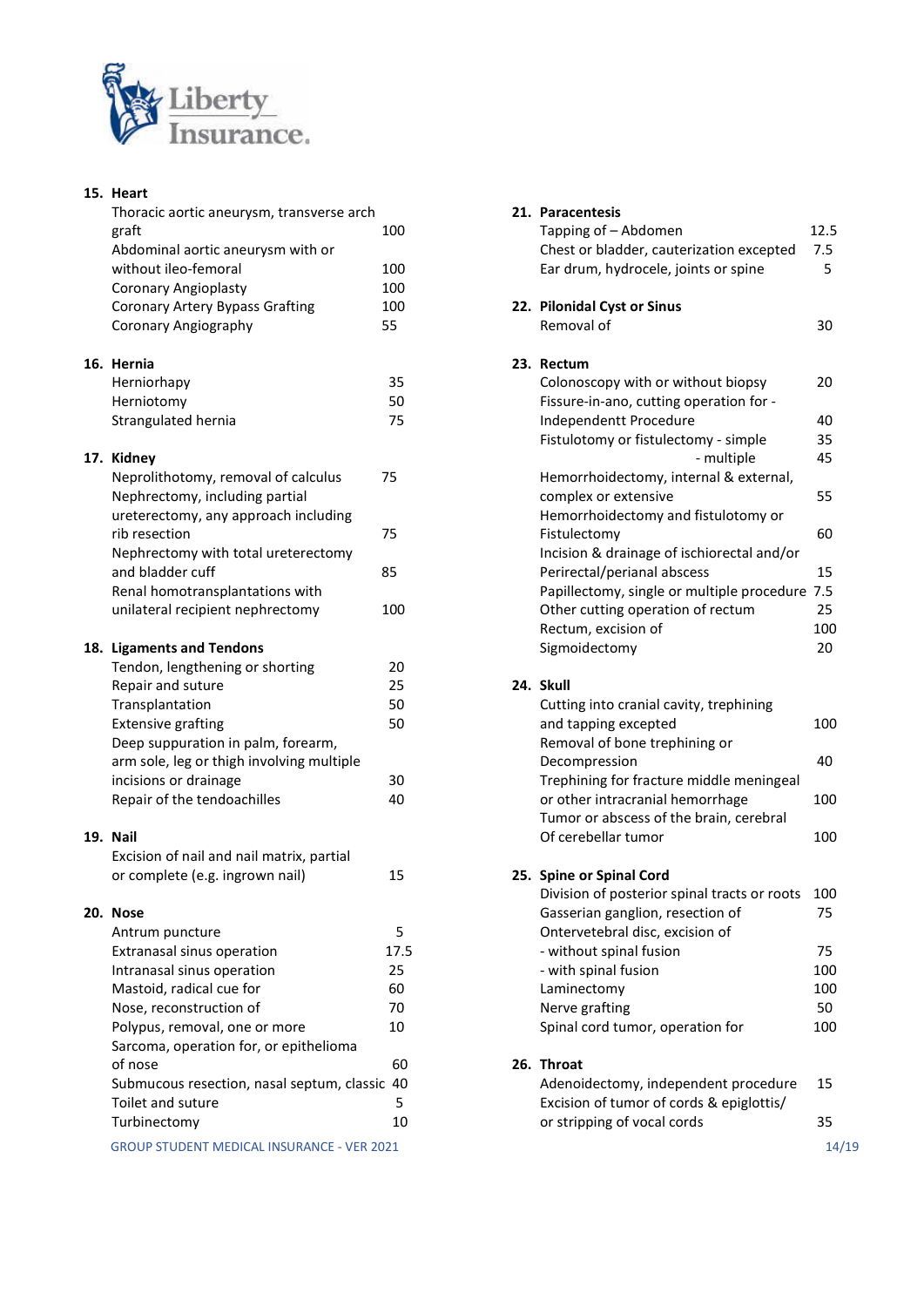

| Jaw, total excision of upper or lower       | 100 | skin and subc     |
|---------------------------------------------|-----|-------------------|
| Partial excision                            | 50  | Warts or mole     |
| Laryngectomy, without neck dissection       | 75  |                   |
| Laryngoscopy, direct operative with biopsy  |     | 28. Varicose Veir |
| Parotidectomy                               | 60  | Aneurysm in       |
| Removal of lower lip for cancer             | 50  | Cutting opera     |
| Tongue, total excision of for cancer        | 100 | One leg           |
| Tonsillectomy with or without               |     | Both legs         |
| adenoidectomy                               | 20  | Injection trea    |
| Tracheotomy, independent procedure          | 20  | one or both le    |
| Turbinectomy                                | 10  | Ligation of sm    |
|                                             |     | Stripping of v    |
| 27. Tumors                                  |     |                   |
| Benign tumors of the testicles              | 20  |                   |
| Benign tumors one or more, except as        |     |                   |
| otherwise herein provided;                  |     |                   |
| Requiring hospital confinement              | 20  |                   |
| Not requiring hospital confinement          | 5   |                   |
| Excision of Bartholin's tumor or cyst       | 25  |                   |
| Incision or drainage of cyst                | 5   |                   |
| Lesion of tendon or fibrous sheath or       |     |                   |
| capsule (e.g. cyst or ganglion) foot or toe | 20  |                   |
| Lesion of tendon sheath - wrist             | 20  |                   |
| Malignant tumors of the mucous              |     |                   |
| membrane, skin and subcutaneous tissue      | 25  |                   |
| Malignant tumors, surgical removal of,      |     |                   |

 $27.$ 

except those of the mucous membrane,

| skin and subcutaneous tissue<br>Warts or moles | 50<br>5 |
|------------------------------------------------|---------|
| 28. Varicose Veins                             |         |
| Aneurysm in large arteries                     | 50      |
| Cutting operating cinokete oricedyre           |         |
| One leg                                        | 25      |
| Both legs                                      | 40      |
| Injection treatment, complete procedure        |         |
| one or both legs                               | 20      |
| Ligation of small arteries, smaller aneurysms  |         |
| Stripping of varicose vein, one leg            |         |
|                                                |         |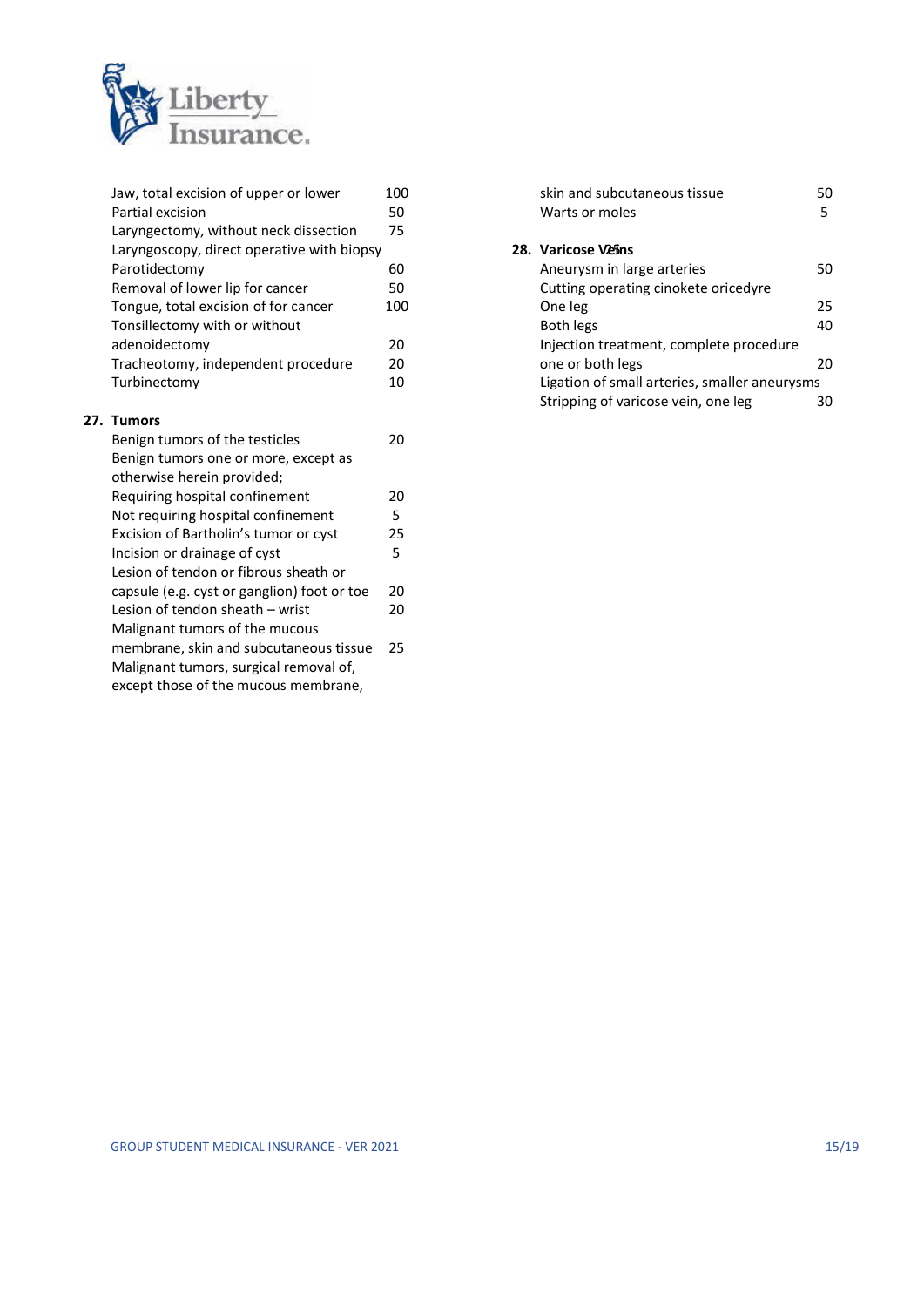

## DESCRIPTION OF BENEFITS - PERSONAL ACCIDENT BENEFIT This Supplementary Contract is to form part of the Student Medical Insurance (Only applicable if stated in the Policy Schedule)

## 1. Definitions

The following are meanings of words and expressions used in this Supplementary Contract, unless otherwise stated:

- a) Accident An event or occurrence which is unintended, sudden, fortuitous and unforeseen. b) Accidental Death Injury sustained which results, solely and independently of any other causes, in death within twelve (12) calendar months from the date of the Accident. c) Injury Bodily injury sustained by an Insured Person during the Period of Insurance and is caused by an Accident solely and independently of any other causes within twelve (12) calendar months from date of such Accident.
- d) Loss Complete severance or permanent functional disablement.
- e) Permanent Disablement Injury which:
	- a. falls into one of the categories listed in the Permanent Disablement (Scale of Benefits) Table and
	- b. having lasted for a continuous period of twelve (12) calendar months from the date of Accident and at the end of that period, beyond hope of improvement.

## 2. Benefits

If the Insured Member sustains an Injury which results in Accidental Death or Loss, the Personal Accident Benefits becomes payable if the Injury is sustained:-

While the Policy is in force;

- Before the expiry of the Personal Accident Benefit;
- Before the Insured Member reaches the Age of 65 years; and
- Within 12 months of the date of the Accident.

The amount to be paid will depend on the effects of the Injury. If the Injury leads to Accidental Death as well as Loss, the Personal Accident Benefit will not be paid for the Loss.

The amount payable is stated in this Supplementary Contract as a percentage of the Sum Insured.

## Disappearance and Exposure

- a. If the Insured Person is exposed to the elements due to an Accident and as a result of such exposure suffers an Injury, We will pay compensation subject to the terms of this Policy.
- b. If the Insured Person's body has not been found within twelve (12) months after the date of the disappearance, sinking or wrecking of the aircraft or other conveyance in which the Insured Person was travelling in and it is reasonable to believe that the Insured has died as a result of Injury caused by an Accident, Section 1 (ACCIDENTAL DEATH BENEFIT) shall become payable subject to a signed undertaking by the Insured Person's legal representative that if this belief if subsequently found to be wrong, such benefit shall be refunded to Us.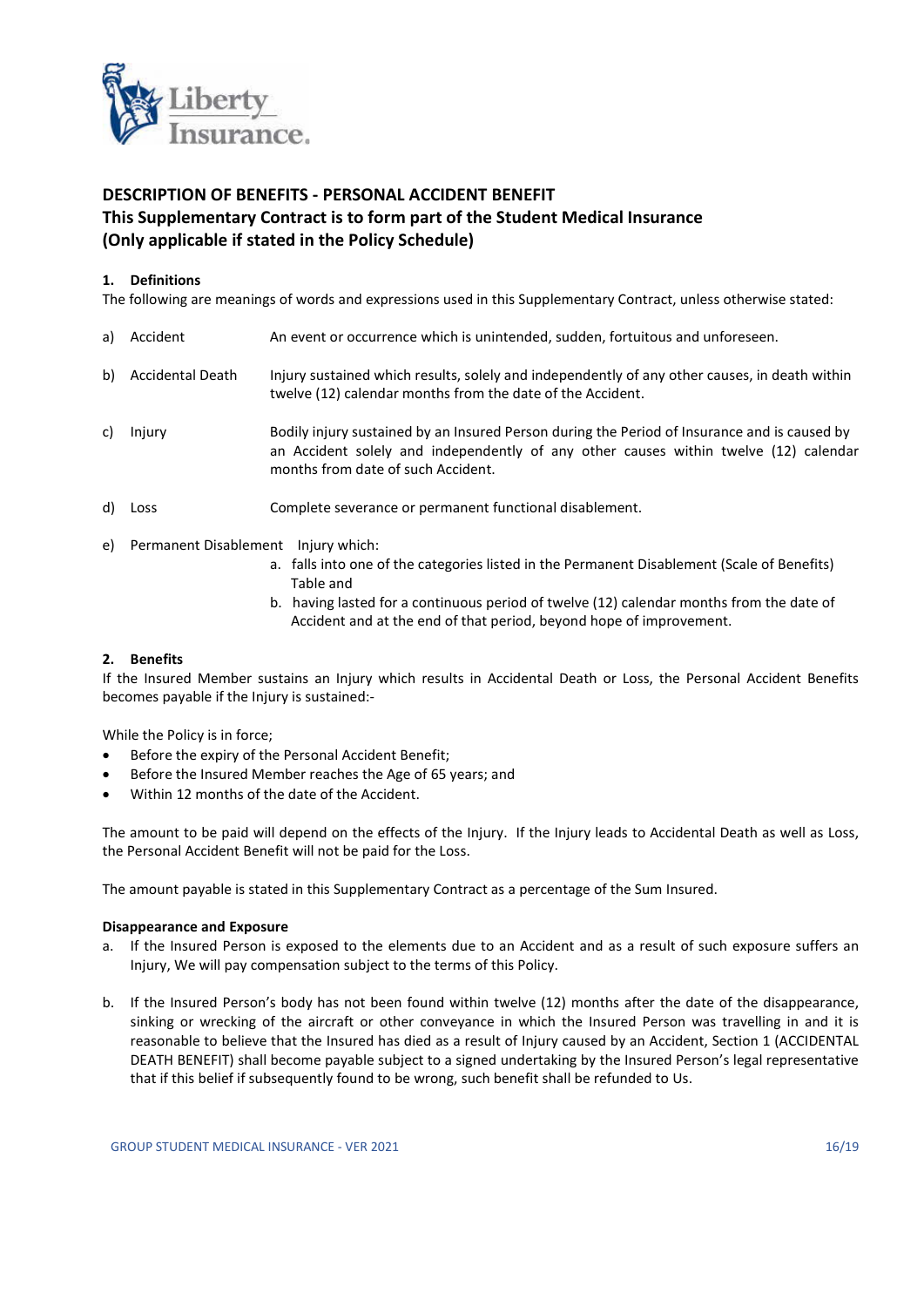

## 3. Exclusions

We will not pay the Personal Accident Benefit if the Injury was in any way caused or contributed directly or indirectly arising from:

- AIDS (Acquired Immunisation Deficiency Syndrome) & ARC (AIDS Related Complex) & HIV (Human Immunodeficiency Virus) infection.
- Any consequence whether direct or indirect of war invasion act of foreign enemy hostilities or warlike operations (whether war be declared or not) civil war, civil rebellion, revolution, insurrection, civil commotion assuming the proportions of or amounting to an uprising military, or usurped power.
- Any Pre Existing Condition.
- Any unlawful or intentional act of an Insured Person, or his/her wilful exposure to danger (other than in an attempt to save human life), intentional self-injury, suicide or attempted suicide, while sane or insane.
- Effect or influence of alcohol or drugs not prescribed by a qualified medical practitioner and the effect or influence of drugs prescribed by a qualified medical practitioner for the treatment of drug addiction.
- Flying or other aerial activity except as a fare-paying passenger, not as an operator or crew member, in a properly licensed aircraft operated by a licensed commercial air carrier or recognised charter company; or as passenger, not as an operator or crew member in a properly licensed private aircraft, as part of a business air travel.
- Illness, disease, mental defect or infirmity, or insanity, bacterial or viral infections even if contracted by accident.
- Ionising radiations or contamination by radioactivity from any irradiated nuclear fuel, or from any nuclear waste from the combustion of nuclear fuel, radioactive toxic explosive, or other hazardous properties of any explosive nuclear assembly, or of its nuclear component.
- Pregnancy, childbirth, abortion, miscarriage and all complications arising from such conditions.
- The Insured Person participating in any professional sports, deep sea diving utilizing hard helmet with air hose attachments, any kind of speed contest or racing (other than on foot), motor rallies, hunting, potholing, parachuting, sky diving, competitive snow or ice sports, caving, or hang gliding .
- The following except undertaken on a leisure basis will not be covered: bungee jumping, ballooning, mountaineering or rock climbing necessitating the use of guides.
- The Insured Person participating in any sports or activities in a professional capacity from which he or she could earn an income or remuneration.

## 4. Conditions

#### a) Notice and Proof of Claim

We will only consider a claim for Personal Accident if:

- written notice of the claim is given to us within 30 days from the date the Loss occurred;
- all required documents, evidence and information are provided at the claimant's own expenses; and
- all documents, evidence and information provided satisfy our requirements on notice and proof claim.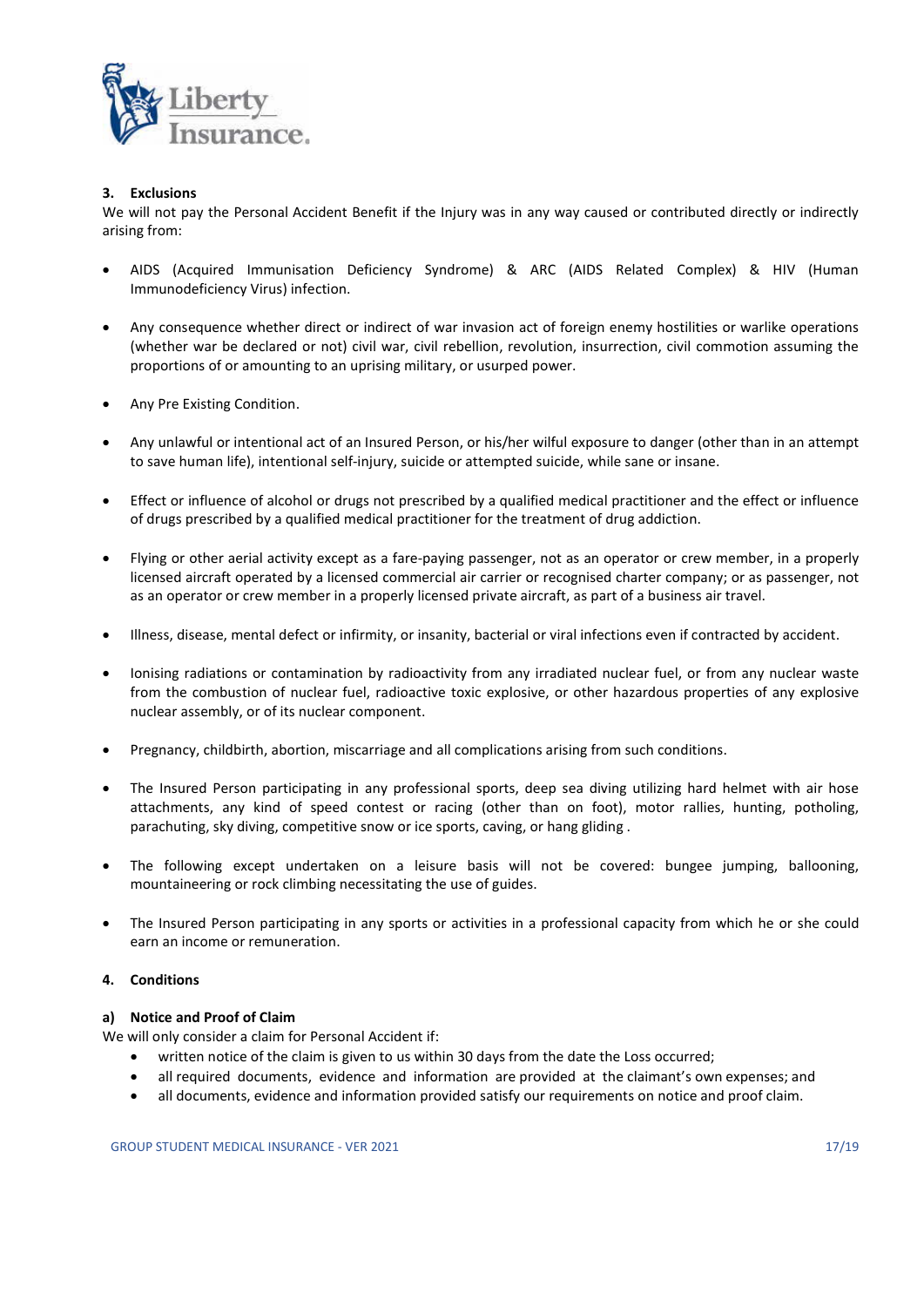

Failure to give notice as specified in these provisions will not invalidate the claim if it can be shown that there is a good reason for the failure and that the notice and proof of claim were given as soon as reasonably possible.

## b) Medical Examination

To assess a claim, the Company reserves the right to require the Insured Member to be examined by our appointed Medical Practitioner at any time and in any manner which is reasonable.

## c) Termination Of Cover

Cover ceases for the Insured Member:-

- on the date of termination of the Policy; or
- on his/her 65<sup>th</sup> birthday; or
- on the premium due date if the Insured fails to pay the required premium for the Insured Member.
- on the date on which the Insured Member enters full-time military, naval, air or police service except during National Service reservist duty or training, or ceases to be a student with the school; or
- if the Insured Member dies, regardless of the cause of death; or
- when The Company terminates the Policy due to war (declared or undeclared),

whichever occurs first.

The liability of this Policy shall cease on the last day of the cover for the Insured Member.

No premium refund for early termination of the Insured Member cover or Policy before the expiry date.

## d) Terms of the Policy

All the terms and provisions of the Policy to which the Supplementary Contract is attached will apply, provided that they are not inconsistent with the provisions of this Supplementary Contract.

In the event of any inconsistency, the terms of this Supplementary Contract will prevail.

## Benefits Schedule

| THE TABLE OF BENEFITS ONLY IN FORCE IF THE AMOUNTS OF COMPENSATION ARE SHOWN IN THE SCHEDULE |                                |  |  |
|----------------------------------------------------------------------------------------------|--------------------------------|--|--|
| <b>ITEM</b>                                                                                  | <b>THE COMPENSATION</b>        |  |  |
| 1.DEATH                                                                                      | THE CAPITAL SUM                |  |  |
| 2. PERMANENT DISABLEMENT resulting in :-                                                     | PERCENTAGES OF THE SUM INSURED |  |  |
|                                                                                              | (Scale II)                     |  |  |
| Loss of two limbs                                                                            |                                |  |  |
| Loss of both hands or of all fingers and both thumbs                                         |                                |  |  |
| Total loss of sight of one eye or both eyes                                                  |                                |  |  |
| Total paralysis                                                                              | 100%                           |  |  |
| Injuries resulting in being permanently bedridden                                            |                                |  |  |
| Any other injury causing permanent total disablement                                         |                                |  |  |
| Loss of one arm between or at shoulder to wrist                                              |                                |  |  |
| Loss of one leg between or at hip to ankle                                                   |                                |  |  |
| Loss of sight of eye except perception of light                                              | 50%                            |  |  |
| Loss of lens of eye                                                                          | 50%                            |  |  |
| Loss of four fingers and thumb of one hand                                                   | 50%                            |  |  |
| Loss of four fingers                                                                         | 40%                            |  |  |
| Loss of thumb                                                                                |                                |  |  |
| both phalanges                                                                               | 25%                            |  |  |
| one phalanx                                                                                  | 10%                            |  |  |

GROUP STUDENT MEDICAL INSURANCE - VER 2021 18/19 18: 18/19